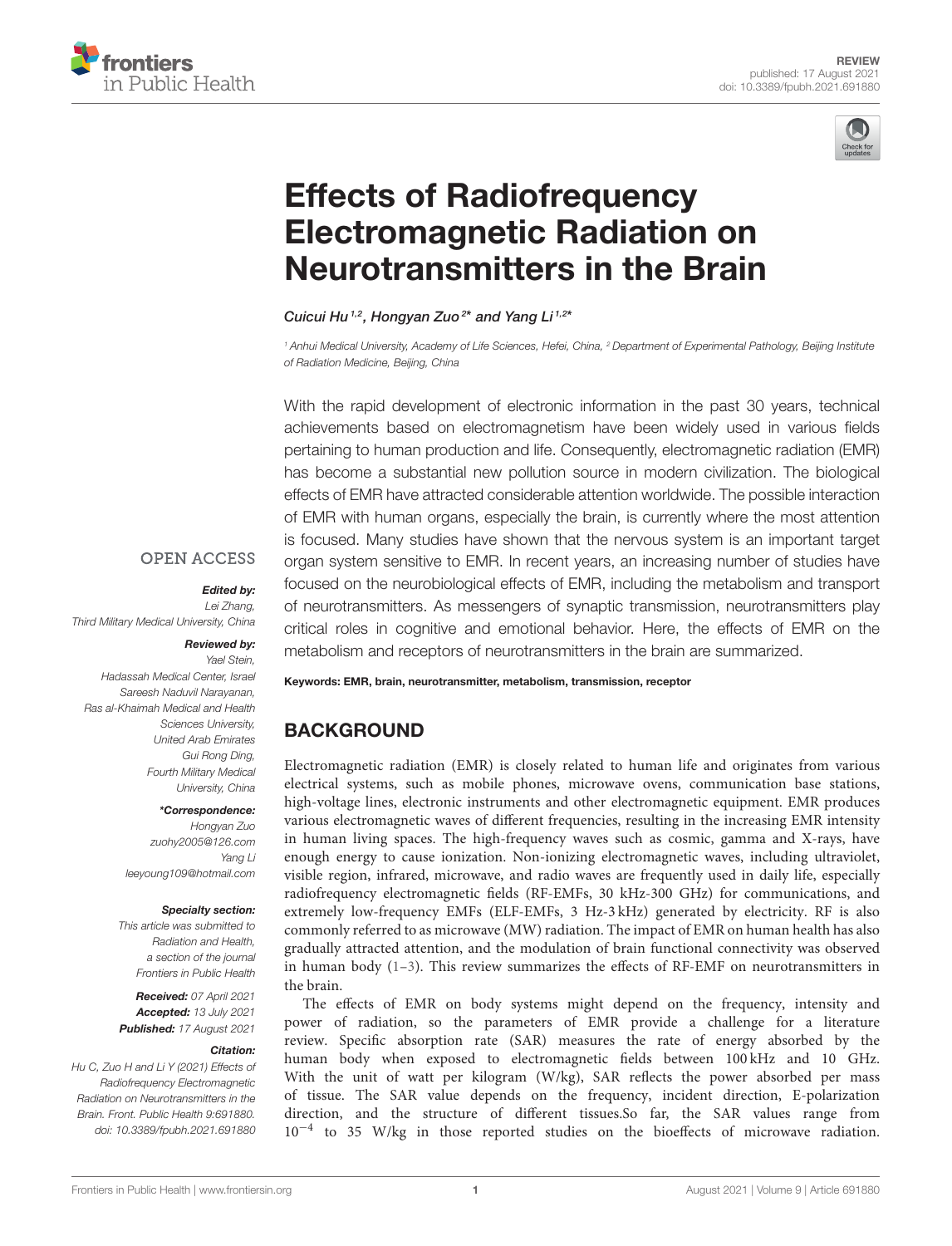Numerous studies have shown that the nervous system is an important target organ system sensitive to EMR. Exposure to electromagnetic fields can cause structural and functional changes in the nervous system [\(4](#page-11-2)[–7\)](#page-11-3). Neurotransmitters are specific chemicals that act as messengers during synaptic transmission within the nervous system. Many studies have shown that EMR affects the metabolism and transport of neurotransmitters [\(8\)](#page-11-4). It is well understood that neural circuit is the structural basis of brain function, and the brain works by the interplay of various brain regions and many neurotransmitters. Consequently, the modulatory effect of EMR on neurotransmitter levels in various brain regions may play a critical role in the brain functioning. According to many studies, RF-EMR exposure can induce the imbalance of amino acid neurotransmitters in various parts of the brain [\(9,](#page-11-5) [10\)](#page-11-6).

Neurotransmitters are synthesized by nerve cells and transported into the synaptic vesicles of presynaptic cells. Through action potentials, transmitter release at synaptic endings is mediated by calcium ion channels; transmitters are then diffused through the synaptic cleft and act on specific receptors on postsynaptic neurons or effector cells, thus transferring information from presynapses to postsynapses [\(11\)](#page-11-7). The action of neurotransmitters can be discontinued by recycling; that is, excess neurotransmitters in the synaptic cleft are recycled to presynaptic neurons by the action of presynaptic vectors and are stored in vesicles. Neurotransmitter activity can also be aborted by enzymatic hydrolysis; for instance, dopamine (DA), is metabolically inactivated by the actions of monoamine oxidase located in mitochondria and catechol-O-methyltransferase (COMT) located in the cytoplasm [\(12\)](#page-11-8). Neurotransmitters are involved in the processes of brain development, including neurotransmission, differentiation, and the formation of neural circuitry. They enable neurons to communicate with each other, and alterations in the levels of specific neurotransmitters are related to various neurological disorders, such as depression, schizophrenia, Alzheimer disease, and Parkinson disease [\(13\)](#page-11-9). Neurotransmitters in the central nervous system are usually divided into four categories based on their chemical constitution. Biogenic amines include DA, norepinephrine (NE), epinephrine (E), 5-hydroxytryptamine (5-HT), etc. Amino acids include γ -aminobutyric acid (GABA), glycine, glutamate, acetylcholine (Ach), etc. Peptide neurotransmitters include endogenous opioid peptides and other varieties. The remaining category of transmitters includes other types, such as nitric oxide (NO) and substance P. Pertinently, the current review discusses the pivotal studies that shed light on the neurotransmitters in the brain in the above mentioned four categories when they encountered EMR exposure, thus providing an overview of the metabolism and receptor changes of these neurotransmitters.

For the literature retrieval, we searched all the articles in the NCBI PubMed database, with the keywords of each "neurotransmitter" and "electromagnetic field" or "radiofrequency electromagnetic field," and selected the published articles written in English and referring to neurotransmitter measurement in the brain encounter with RF-EMF exposure. Overall, 21 articles related to neurotransmitters with short-term EMR exposure were discussed in the text and summarized in **[Table 1](#page-2-0)**, and 19 articles related to neurotransmitters with long-term EMR exposure were discussed in the text and summarized in **[Table 2](#page-3-0)**.

#### EFFECTS OF EMR ON BIOLOGICAL AMINE NEUROTRANSMITTERS

#### Effects of EMR on Dopamine (DA)

As a precursor of norepinephrine, DA is a key neurotransmitter in the hypothalamus and pituitary gland. It is mainly responsible for activity in the brain associated with reward, learning, emotion, motor control, and executive functions. DA also correlates to psychiatric and neurological disorders, including Parkinson disease, multiple sclerosis, and Huntington disease [\(13\)](#page-11-9). It has been suggested that DA inhibits the secretion of gonadotropin-releasing hormone, and there is an axonal connection and interaction between gonadotropin-releasing hormone and DA in nerve endings [\(49\)](#page-12-0). Deficiency of DA in the basal ganglia is seen in patients with Parkinsonism [\(50\)](#page-12-1). DA also has some role in Schizophrenia—striatal DA is increased, and cortical DA transmission is altered [\(51,](#page-12-2) [52\)](#page-12-3).

Several studies reported the effects of EMR on DA. For example, adult rats undergoing daily EMR exposure for 1 h, with an EMR frequency of 1,800 MHz, a specific absorption rate (SAR) value of 0.843 W/kg, power density of 0.02 mW/cm<sup>2</sup>, induced a significant decrease in DA in the hippocampus after 2 months of exposure and 1 month after cessation of exposure. This study indicated that EMR exposure may reduce DA production in the hippocampus, affect rat arousal, and contribute to decreased learning and memory ability after exposure to EMR [\(14\)](#page-11-10). Maaroufi et al. exposed rats to 900 MHz EMF, 1 h/day during 21 consecutive days, with the minimum SAR 0.05 W/kg and the maximum SAR 0.18 W/kg, depending on the position of the rat in the field. A decrease in DA was observed in the hippocampus of the EMR exposed group. Moreover, there is a significant difference of DA and dihydroxyphenyl acetic acid (DOPAC) between hippocampus and striatum in the EMR exposed group [\(34\)](#page-12-4). Furthermore, exposure to a RF-EMR of 835 MHz, SAR value of 4.0 W/kg, for 5 h/day for 12 weeks, led to a reduction in DA concentration in the striatum of C57BL/6 mice [\(33\)](#page-12-5). The above studies suggest that a certain intensity of microwave radiation can lead to abnormal metabolism of monoamine neurotransmitters in the hippocampus and striatum.

Inaba et al. exposed adult rats to microwave radiation for 1 h, with the frequency of 2,450 MHz, and at power densities of 5 and 10 mW/cm<sup>2</sup> respectively. The DOPAC content in the pons and medulla oblongata, the DA turnover rates and the DOPAC:DA ratio increased significantly in the striatum and cerebral cortex only at a power density of 10 mW/cm<sup>2</sup>, but no significance was observed in the DA content of any region of the brain at a power density of 5 mW/cm<sup>2</sup> [\(15\)](#page-11-11). In addition, 32 pregnant Wistar rats were divided into control group, low-dose group (receiving mobile phone radiation for 10-min periods), middle-dose group (receiving mobile phone radiation for 30-min periods), and high-dose group (receiving mobile phone radiation for 60-min periods). Rats underwent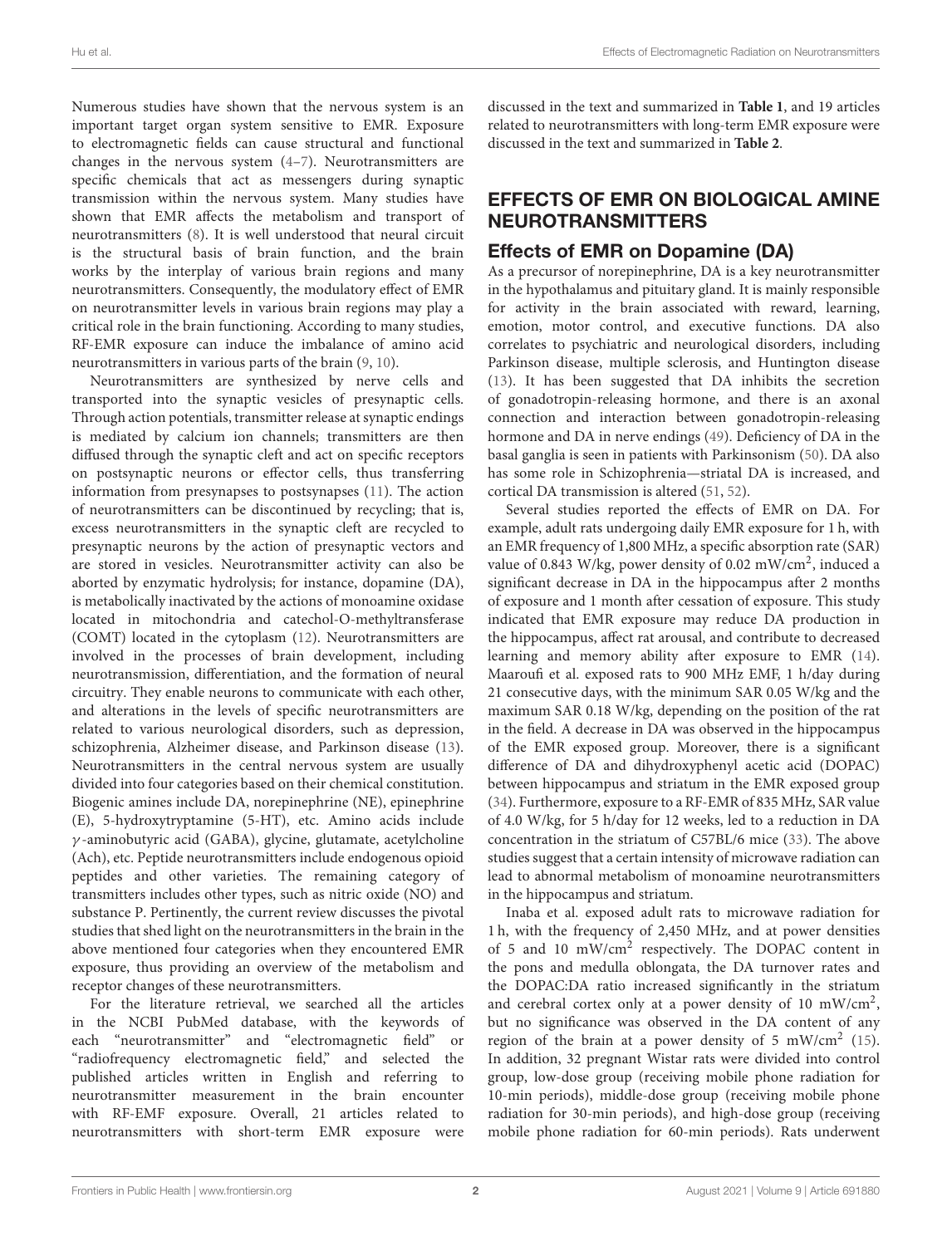<span id="page-2-0"></span>

|  |  |  |  |  |  | <b>TABLE 1</b>   The influence of short-term EMR exposure on neurotransmitters in the brain. |  |  |  |
|--|--|--|--|--|--|----------------------------------------------------------------------------------------------|--|--|--|
|--|--|--|--|--|--|----------------------------------------------------------------------------------------------|--|--|--|

| <b>Neurotransmitter Reference</b> |                                      | Sample/Model     | <b>Exposure condition</b>                                                     | <b>Results</b>                                                                                                                                                                                                                |
|-----------------------------------|--------------------------------------|------------------|-------------------------------------------------------------------------------|-------------------------------------------------------------------------------------------------------------------------------------------------------------------------------------------------------------------------------|
| DA                                | Aboul Ezz et al.<br>(14)             | Adult rats       | 1800 MHz, 0.843 W/kg, 0.02<br>$mW/cm2$ , 1 h                                  | DA decrease in the hippocampus                                                                                                                                                                                                |
|                                   | Inaba et al. $(15)$                  | Rats             | 2450 MHz, 5 and 10 mW/cm <sup>2</sup> , 1 h                                   | DOPAC increase in the pons and medulla<br>oblongata at 10 mW/cm <sup>2</sup>                                                                                                                                                  |
| 5-HT                              | Inaba et al. $(15)$                  | Rats             | 2450 MHz, 5 and 10 mW/cm <sup>2</sup> , 1 h                                   | 5-HIAA increase in the cerebral cortex at 5 and<br>10 mW/cm <sup>2</sup> . 5-HIAA:5-HT ratio increase in the<br>cerebral cortex at 5 mW/cm <sup>2</sup> . 5-HT turnover<br>rate increase in the pons and medulla<br>oblongata |
|                                   | Ishikawa et al. (16)                 | Male Wistar rats | 2450 MHz, 5 kW; 0.5 or 1.5 s                                                  | 5-HIAA decrease at 0.5 s; 5-HIAA increase at<br>1.5s                                                                                                                                                                          |
| Glutamate<br>& aspartic<br>acid   | Karri et al. (17)                    | Wistar rats      | 30 mW/cm <sup>2</sup> , 10 min                                                | Glutamate and aspartic acid decrease 1 day<br>after radiation                                                                                                                                                                 |
|                                   | Wei et al. (1)                       | Male Wistar rats | 5,10,30, and 100 mW/cm <sup>2</sup> ; 5 min                                   | Glutamate and aspartic acid decrease in the<br>hippocampus within 7 days after radiation,<br>especially in the 10 mW/cm <sup>2</sup> group                                                                                    |
|                                   | Mausset-<br>Bonnefont et al.<br>(18) | Rats             | 900 MHz, 6 W/kg, 15 min                                                       | NR1 decrease in the cortex; NR2A decrease in<br>the cortex and hippocampus; NR2B decrease<br>in the striatum                                                                                                                  |
|                                   | Zhang et al. (19)                    | Rats             | 12.0 W/kg, 65 mW/cm <sup>2</sup> , 20 min                                     | NR1 decrease at 3h, 24h, and 3 days; NR2A<br>decrease at 0 h, 3 h, and 12 h; NR2C decrease<br>at 0 h and 24 h; NR2D increase at 0 h, 12 h,<br>24 h, and 3 days in the hippocampus after<br>radiation                          |
|                                   | Wang et al. (20)                     | Rats             | 65 mW/cm <sup>2</sup> , 12.0 W/kg, 20 min                                     | NR1, NR2A, NR2C decrease; NR2D increased<br>in the hippocampus                                                                                                                                                                |
|                                   | Xiong et al. (21)                    | Male Wistar rats | 2.856 GHz, 30 mW/cm <sup>2</sup> , for 10 min<br>every other day three times  | NR2A increase at 7 days; NR2B increase at 1<br>day in the hippocampus                                                                                                                                                         |
| <b>GABA</b>                       | Qiao et al. (22)                     | Wistar rats      | 30 mW/cm <sup>2</sup> , 5 min                                                 | GABA decrease in the hippocampus                                                                                                                                                                                              |
|                                   | Wang et al. (23)                     | Wistar rats      | 2.856 GHz, 50 mW/cm <sup>2</sup> , 6 min                                      | GABA decrease at 6 months                                                                                                                                                                                                     |
|                                   | Noor et al. (9)                      | Male albino rats | 900 MHz, 1.165 W/kg, 0.02<br>mW/cm <sup>2</sup> , 1 h/day                     | Glycine increase in the midbrain after 1 month                                                                                                                                                                                |
|                                   | Wang et al. (24)                     | Rats             | 900 MHz, 2.23 W/kg, 6 mW/cm <sup>2</sup>                                      | GABA receptor upregulation in cultured<br>neurons                                                                                                                                                                             |
| ACh                               | Fujiwara et al. (25)                 | Mice             | 2.45 GHz                                                                      | Transient elevated ACh content in the brain                                                                                                                                                                                   |
|                                   | Lai et al. (26)                      | Rats             | 2.45 GHz, 0.6 W/kg, 20 min                                                    | Choline uptake activity increase in the frontal<br>cortex, hippocampus, and hypothalamus                                                                                                                                      |
|                                   | Krylova et al. (27)                  | Rats             | 2.35 GHz, 1 mW/cm <sup>2</sup>                                                | Decreased mAChR activity; increased number<br>of mAChR receptors in the cerebral cortex                                                                                                                                       |
|                                   | Testylier et al. (28)                | Rats             | 2.45 GHz, 4 mW/cm <sup>2</sup> , 1 h                                          | ACh decrease in the hippocampal CA1 area                                                                                                                                                                                      |
|                                   | Lai et al. (29)                      | Rats             | Pulsed (2 $\mu$ s, 500 pps) or continuous<br>wave 2450 MHz microwaves, 45 min | Choline uptake decreased in the frontal cortex                                                                                                                                                                                |
| Peptides                          | Lai et al. (30)                      | Rats             | 2450 MHz, 0.6 W/kg, 1 mW/cm <sup>2</sup> ,<br>45 min                          | Three subtypes of opioid receptor blocked<br>cholinergic activity decrease in the<br>hippocampus induced by microwave radiation                                                                                               |
|                                   | Lai et al. $(31)$                    | Rats             | 2450 MHz, 0.6 W/kg, 1 mW/cm <sup>2</sup> ,<br>45 min                          | Pretreatment with opioid antagonists<br>naltrexone or cholinergic agonists inhibited<br>microwave-induced radial arm maze learning<br>disorders                                                                               |
| NO.                               | Burlaka et al. (32)                  | Wistar rats      | 0.465 GHz, 1.0-6.0 mW/cm <sup>2</sup> pulse<br>duration 2 ms, 17.5 min        | NO synthesis increase in mitochondria of<br>neural cells, NO synthase increase in the brain                                                                                                                                   |

periods of radiation three times daily from the day of pregnancy continuously for 20 days. Then, the effects of mobile phone radiation on monoamine neurotransmitters in the brain tissue of fetal mice were studied, with a center frequency of 900 MHz, and a SAR value of 0.9 W/kg. The results showed that the DA content in the brain tissue of fetal mice increased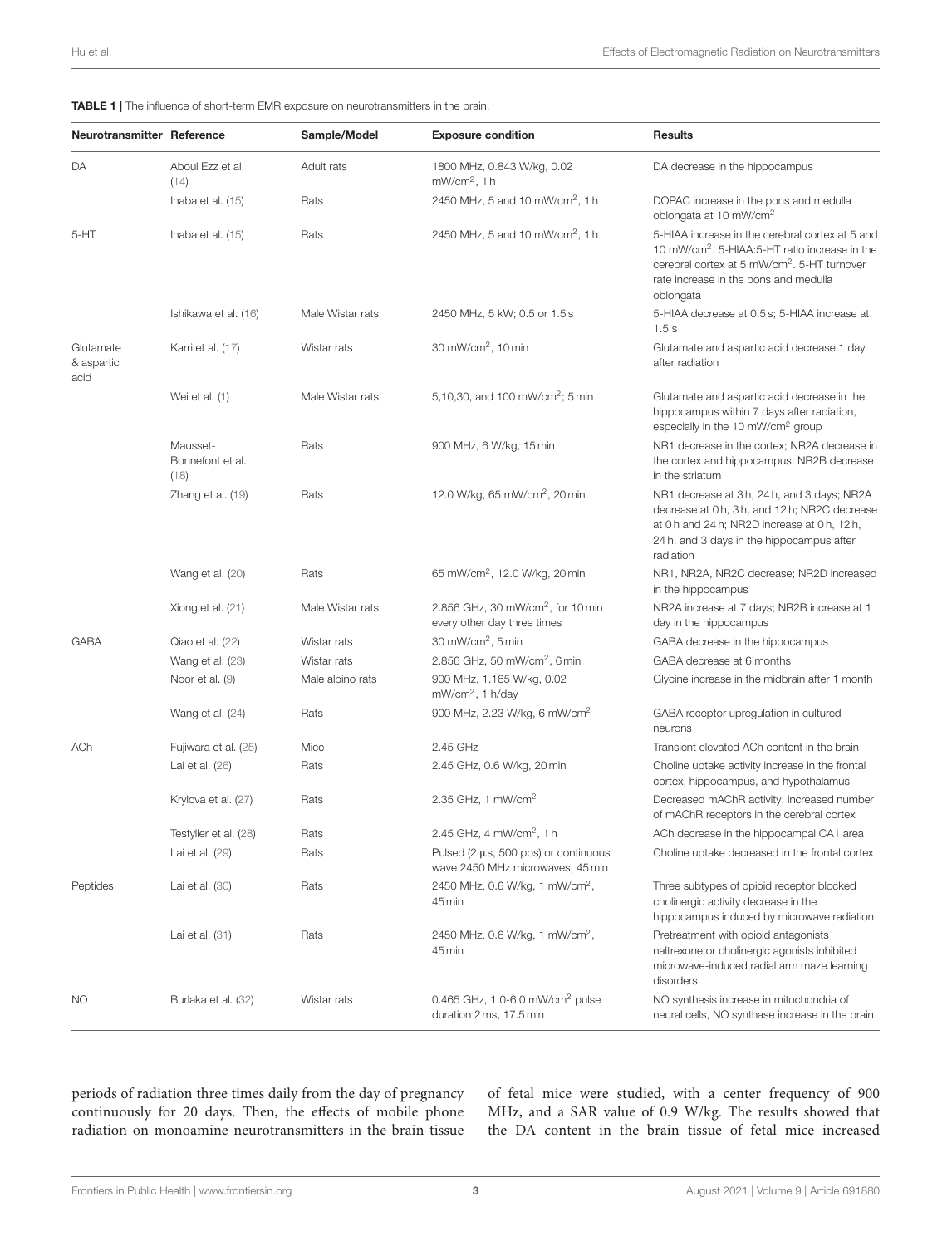<span id="page-3-0"></span>

|  | TABLE 2   The influence of long-term EMR exposure on neurotransmitters in the brain. |
|--|--------------------------------------------------------------------------------------|
|--|--------------------------------------------------------------------------------------|

| Neurotransmitter             | Reference                    | Sample/Model             | <b>Exposure condition</b>                                                                                                               | <b>Results</b>                                                                                                                                                                                                                                                         |
|------------------------------|------------------------------|--------------------------|-----------------------------------------------------------------------------------------------------------------------------------------|------------------------------------------------------------------------------------------------------------------------------------------------------------------------------------------------------------------------------------------------------------------------|
| DA                           | <b>Kim et al. (33)</b>       | C57BL/6 mice             | 835 MHz, 4.0 W/kg, 5 h/day for 12<br>weeks                                                                                              | DA decrease in the striatum                                                                                                                                                                                                                                            |
|                              | Maaroufi et al. (34)         | Rats                     | 900 MHz, 1 h/day for 21 days, 0.05<br>W/kg < SAR < 0.18 W/kg                                                                            | DA decrease in in the hippocampus                                                                                                                                                                                                                                      |
|                              | Ji et al. (35)               | Pregnant Wistar<br>rats  | 900 MHz, 3 times daily for 20 days;<br>10, 30, or 60 min each time                                                                      | DA increases in brain tissue of both pregnant and fetal<br>mice in the 10 min group; DA decrease in the 60 min<br>group                                                                                                                                                |
| NE and E                     | Megha et al. (36)            | Male Fischer 344<br>rats | 1800 MHz, 1 mW/cm <sup>2</sup> , 2 h/day, 5<br>days/week for 30 days                                                                    | NE and E decrease in the hippocampus                                                                                                                                                                                                                                   |
|                              | Cao et al. (37)              | Male LACA mice           | 900 MHz, 0, 1, 2 and 5 mW/cm <sup>2</sup> ; 0,<br>0.22, 0.44 or 1.1 W/kg; 1 h/day for<br>35 days                                        | NE increase at 1 mW/cm <sup>2</sup>                                                                                                                                                                                                                                    |
|                              | Ji et al. (35)               | Pregnant rats            | 900 MHz, 0.9W/kg, m 3 times daily for<br>20 days; 10, 30, or 60 min each time                                                           | NE increase in the 10 min group; NE decrease in the<br>60 min group                                                                                                                                                                                                    |
| 5-HT                         | Li et al. $(38)$             | Wistar rats              | 2.856 GHz, 5, 10, 20, 30 mW/cm <sup>2</sup> ; 3<br>times per week for up to 6 weeks                                                     | 5-HT increase in the hippocampus from 28 days to 2<br>months at 30 mW/cm <sup>2</sup>                                                                                                                                                                                  |
|                              | Aboul Ezz et al.<br>(14)     | Adult rats               | 1800 MHz, 1 h/day for 1, 2 and 4<br>months, 0.843 W/kg, 0.02 mW/cm <sup>2</sup>                                                         | 5-HT increase in the hippocampus, hypothalamus and<br>midbrain                                                                                                                                                                                                         |
|                              | Maaroufi et al. (34)         | rats                     | 900 MHz, 1 h/day for 21 days, 0.05<br>W/kg < $SAR$ < 0.18 W/kg                                                                          | 5-HIAA decrease, the 5-HIAA/5-HT ratio decrease in the<br>cerebellum                                                                                                                                                                                                   |
| Glutamate &<br>aspartic acid | Ahmed et al. (39)            | Rats                     | 1800 MHz, 0.843 W/kg, 0.02<br>mW/cm <sup>2</sup> ; 1 h/day for 1, 2, or 4<br>months                                                     | Glutamate and glutamine decrease in the hippocampus<br>after 1 month                                                                                                                                                                                                   |
|                              | Wang et al. (20)             | Wistar rats              | 30 mW/cm <sup>2</sup> for 5 min/day, 5<br>days/week, 2 months                                                                           | Glutamate increase and NR2B decrease in the<br>hippocampus and cerebrospinal fluid                                                                                                                                                                                     |
|                              | Zhao et al. $(40)$           | Male Wistar rats         | 2.5, 5 and 10 mW/cm <sup>2</sup> , 6 min/day, 1<br>months                                                                               | Glutamate and aspartic acid, increase in the 2.5 and 5<br>mW/cm <sup>2</sup> groups and decrease in the 10 mW/cm <sup>2</sup> group<br>in the hippocampus                                                                                                              |
|                              | Wang et al. (41)             | Male Wistar rats         | 2.856 GHz; 0, 2.5, 5 and 10 mW/cm <sup>2</sup><br>for 5 min/day, 5 days/week and up to<br>6 weeks                                       | NR2B and p-NR2B decrease in the 10 mW/cm <sup>2</sup> group;<br>NR2A decrease in the 10 mW/cm <sup>2</sup> group at 1 day and 6<br>months                                                                                                                              |
|                              | Huang et al. (42)            | Female Wistar rats       | 1800 MHz, 0.5 mW/cm <sup>2</sup> and 1.0<br>mW/cm <sup>2</sup> , 12 h/day for 21 days                                                   | For the 0.5 mW/cm <sup>2</sup> group, NR2A decrease in the CA3<br>region, NR2B decrease in the CA1 and CA3 regions. For<br>the 1.0 mW/cm <sup>2</sup> group, NR2A decrease in the CA1 and<br>CA3 regions and an NR2B decrease in the CA1 region,<br>CA3 region, and DG |
| <b>GABA</b>                  | Zhang et al. (43)            | Male mice                | 1.8 GHz, 4 weeks                                                                                                                        | GABA and aspartic acid decrease in the cortex and<br>hippocampus                                                                                                                                                                                                       |
| ACh                          | Kumar et al. (44)            | Mice                     | 2.45 GHz, 2 h/day, 1 months                                                                                                             | M1 AChRs upregulated; AChE activity increased in the<br>hippocampus                                                                                                                                                                                                    |
|                              | Gökçek-Saraç<br>et al. (45)  | Wistar rats              | 2.1 GHz, 45 V/m and 65 V/m, 1 week                                                                                                      | AChE, ChAT, and VAChT decrease in rat hippocampus<br>after exposure to 65 V/m                                                                                                                                                                                          |
|                              | Gupta et al. (46)            | Rats                     | 2.45 GHz, 1 h/day for 28 consecutive<br>days                                                                                            | ACh decrease, AChE activity increased<br>in the hippocampus                                                                                                                                                                                                            |
|                              | Kunjilwar and<br>Behari (47) | Rats                     | 147 MHz, subharmonics of 73.5 MHz<br>and amplitude of 36.75 MHz<br>modulated at 16 Hz and 76 Hz, 3<br>h/day, for 30-35 consecutive days | AChE decrease in the brain                                                                                                                                                                                                                                             |
| <b>NO</b>                    | Qin et al. (48)              | Mice                     | 0.9 V/m, 6 h/day, 12 h/day, and 18<br>h/day, 30 days                                                                                    | NO increase in the brain                                                                                                                                                                                                                                               |

in the low-dose group but decreased in the high-dose group, and no significant changes were observed in the middledose group, which suggested that long-term mobile phone radiation could cause abnormal DA content in the central nervous system in fetal mice and might affect the brain development of mice [\(35\)](#page-12-15). In summary, these studies indicate that EMR can lead to metabolic disorders of monoamine neurotransmitters in the brain, depending on the intensity of radiation exposure, and might in theory result in abnormal emotional behavior.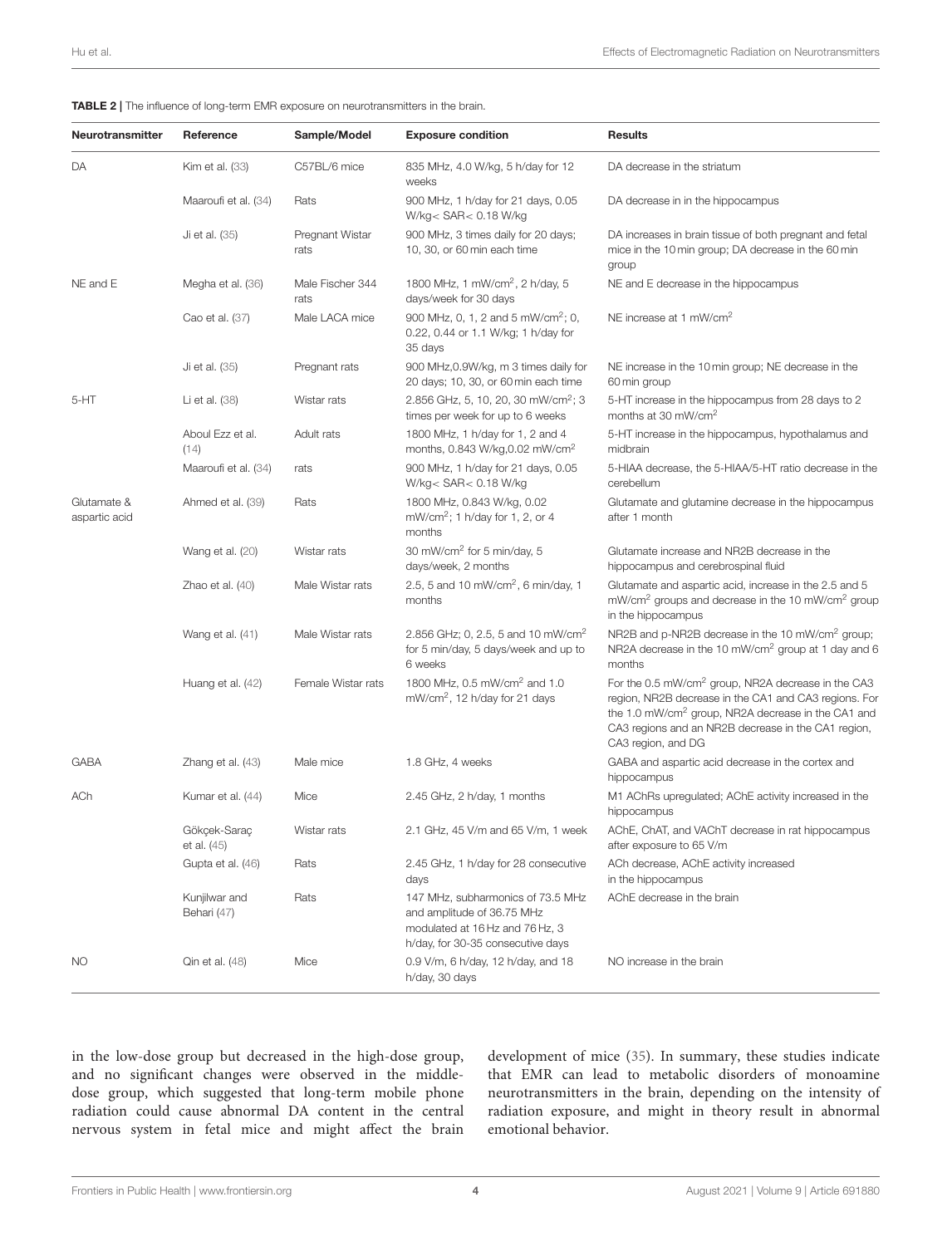# Effects of EMR on Norepinephrine and **Epinephrine**

As a neurotransmitter, norepinephrine is mainly synthesized and secreted by sympathetic postganglionic neurons and adrenergic nerve endings in the brain. A small number of norepinephrine is produced in adrenal medulla as a hormone [\(53\)](#page-12-29). It can bind to two types of adrenergic receptors,  $\alpha$  and  $\beta$ , but it mainly binds to  $\alpha$  receptors (including  $\alpha$ 1 and  $\alpha$ 2). Norepinephrine can be converted to epinephrine through N-methylation [\(54\)](#page-12-30). The release of norepinephrine in the brain plays a role in various processes, such as stress, attention, sleep, inflammation, and the responses of the autonomic nervous system [\(13\)](#page-11-9). Megha et al. found that after 30 days (2 h/day, 5 days/week) of continuous 1,800 MHz, 1 mW/cm<sup>2</sup> microwave radiation, the levels of norepinephrine and epinephrine in rat hippocampal tissue were significantly decreased, indicating that certain conditions of microwave radiation could lead to a decrease in norepinephrine and epinephrine contents in the brain [\(36\)](#page-12-16). Cao et al. applied 900 MHz microwave radiation to male LACA mice. The radiation intensity used was 0, 1, 2, and 5 mW/cm<sup>2</sup> ; the SAR values were 0, 0.22, 0.44, and 1.1 W/kg, respectively; mice were exposed for 1 h/day for 35 consecutive days. The results showed that the brain norepinephrine content increased significantly when EMR intensity was 1 mW/cm<sup>2</sup>, but no obvious changes in norepinephrine content were observed when exposure intensity was 2 or 5 mW/cm<sup>2</sup> [\(37\)](#page-12-17). This further suggests that low-intensity EMR exposure can cause an increase in norepinephrine content in the brain, which might in theory affect epinephrine content, leading to neurotransmitter production disorders.

Moreover, Ji et al. performed experiments on pregnant rats by exposing them to microwave radiation from 900 MHz cellular phones with the SAR value of 0.9W/kg. The control, low, middle and high dose group received 0, 10, 30, and 60 min radiation each time respectively. The radiation was applied three times a day from the first day of pregnancy for 20 consecutive days. The results showed that the norepinephrine content in the fetal rats of the low dose group increased, and the norepinephrine content in the fetal rats of the high dose group decreased significantly, compared with that in the control group [\(35\)](#page-12-15). Together, these results suggest that long-term exposure to EMR may lead to abnormal norepinephrine and epinephrine contents in the brain, depending on the dose of radiation.

## Effects of EMR on 5-Hydroxytryptamine "Serotonin"

5-hydroxytryptamine (5-HT) is massively synthesized in the gastrointestinal tract (mainly in enterochromafin cells), whereas only a small percentage is produced within the nervous system. In the brain, 5-HT cell bodies, mainly localized in the raphe nuclei, and send axons to almost every brain region [\(55\)](#page-12-31). As an inhibitory neurotransmitter, 5-HT is mainly distributed in the pineal gland and hypothalamus, especially in the cerebral cortex and neural synapses. 5-HT contributes to the regulation of physiological functions such as mood, feeding, cognition, memory, pain, sleep, and body temperature maintenance [\(56\)](#page-12-32), and these physiological functions have been reported as indicators of brain injury induced by electromagnetic radiation [\(57\)](#page-12-33). Consequently, 5-HT might play an important role in the neurobiological effects of EMR. Few studies have reported the effect of microwave radiation on 5-HT. It was reported that rats were exposed to microwave radiation for 1 h, with a frequency of 2,450 MHz, at power densities of 5 and 10 mW/cm<sup>2</sup> . The 5-hydroxyindoleacetic acid (5-HIAA) content in the cerebral cortex was significantly increased after microwave exposure at power densities of 5 and 10 mW/cm<sup>2</sup>. The 5-HT turnover rates and the 5-HIAA:5-HT ratio in the cerebral cortex increased significantly at a power density of 5 mW/cm<sup>2</sup>. However, there were no obvious changes in 5-HT content in the brain of microwave-exposed rats. Consistently, the 5-HT turnover rate was significantly increased in the pons, medulla oblongata and hypothalamus at a power density of 10 mW/cm<sup>2</sup> [\(15\)](#page-11-11).

Li et al. exposed Wistar rats to 2.856 GHz microwave radiation, with mean power densities of 5, 10, 20, and 30 mW/cm<sup>2</sup> , separately, three times per week for up to 6 weeks. Spatial learning and memory function, the hippocampal morphological structure, electroencephalogram (EEG) data and neurotransmitter content of rats were tested after the last exposure. The results showed that the content of 5-HT in the hippocampus and cerebrospinal fluid of rats in each radiation group increased significantly from 28 days to 2 months after exposure, and these changes were related to the decrease in learning and memory ability, abnormal hippocampal morphology and abnormal EEG results induced by microwave radiation [\(38\)](#page-12-18). Maaroufi et al. reported the 5-HT increase, the 5-HIAA decrease and the 5-HIAA/5-HT ratio decrease in the cerebellum of rats, exposed to 900 MHz EMF, 1 h/day for 21 consecutive days, with the minimum SAR 0.05 W/kg and the maximum SAR 0.18 W/kg [\(34\)](#page-12-4). Moreover, the 5-HT increase was found in the hippocampus, hypothalamus and midbrain of adult rats, after 1,800 MHz, 1 h/day for 1, 2, and 4 months EMR exposure respectively, with SAR value of 0.843 W/kg, and power density of 0.02 mW/cm<sup>2</sup> [\(14\)](#page-11-10). These studies suggest that long-term exposure to microwave radiation can lead to an increase in 5-HT in the brain, indicating a disorder in the metabolism of the neurotransmitter.

Additionally, the effect of microwave radiation on monoamine metabolism was investigated in the cortex, striatum and hippocampus of the rat brain, with the maximum power level of 5 kW at 2,450 MHz, and the radiation durations of 0.5 and 1.5 s. High-performance liquid chromatography (HPLC) with electrochemical detection was used to determine the concentrations of intracerebral monoamines and their metabolites. The concentrations of norepinephrine, DA and 5- HIAA were reduced by 0.5 s radiation. While the levels of these monoamines were increased by 1.5 s radiation [\(16\)](#page-11-12). Whereas, another study on pregnant rats exposing to 900 MHz cellular phones, showed no significant difference in the content of 5-HT of fetal rats, in different intensities of microwave radiation groups [\(35\)](#page-12-15). Altogether, further studies are necessary to illuminate the role of 5-HT in EMR-induced learning and memory dysfunction and morphological changes in the brain.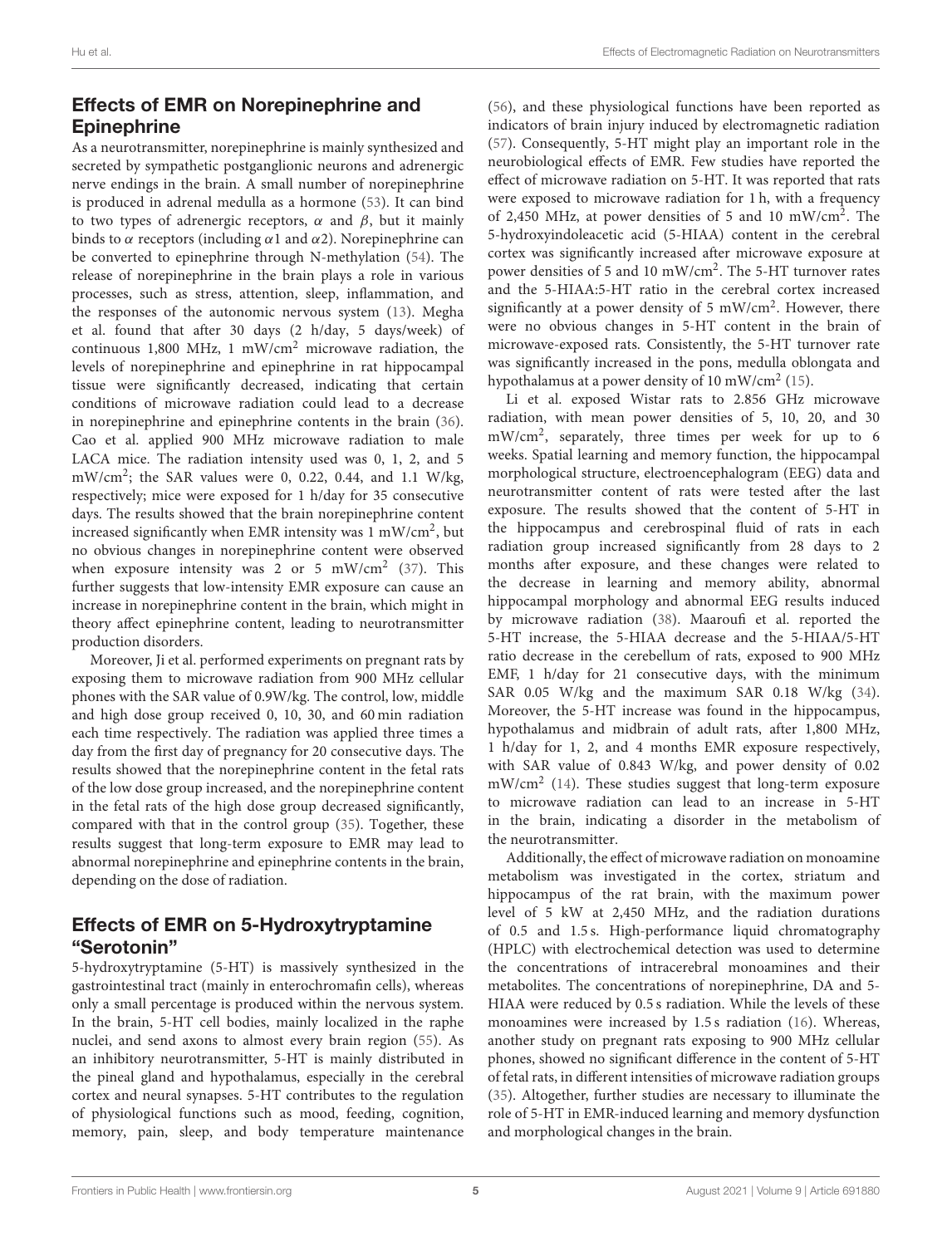# EFFECTS OF EMR ON AMINO ACID NEUROTRANSMITTERS

## Effects of EMR on Excitatory Amino Acid **Neurotransmitters**

Glutamate is the major excitatory neurotransmitter in the nervous system. Glutamate receptors distribute in neurons and glia of the brain and spinal cord. The C-terminus and carbon backbone of glutamate derive from glucose. After crossing the blood-brain barrier through astrocytic end feet, glucose is broken down to pyruvic acid via glycolysis in the cytosol. Then pyruvic acid enters the tricarboxylic acid (TCA) cycle, and α-ketoglutarate is generated. Pyruvic acid is finally transmitted to receive an amino group donated by leucine, isoleucine and valine, aspartate, γ-aminobutyric acid (GABA) and alanine etc. [\(58\)](#page-12-34). In addition, glutamate also acts as a metabolic precursor to GABA and a component of various amino acid-based derivatives, such as the antioxidant glutathione. Metabolic studies have shown that all of the glucose is eventually converted to glutamate in the CNS, which indicating the key role of glutamate in multiple aspects of brain physiology [\(59,](#page-12-35) [60\)](#page-12-36).

In addition to glutamate, aspartate is another excitatory neurotransmitter with high concentrations in the CNS. The synthetic and metabolic enzymes for both glutamate and aspartate are localized to neurons and glial cells, especially in the mitochondria of neurons involved in the TCA cycle of glucose metabolism. Using oxaloacetic acid as raw materials, catalyzed by aminotransferase, aspartate is synthesized and stored in axon terminals. When nerve impulses are transmitted to axonal terminals, glutamate and aspartate are released by the presynaptic membrane and rapidly diffuse into the postsynaptic membrane; here, they bind to their corresponding receptors and prompt the opening of sodium and potassium channel gates to produce excitatory effects. The presynaptic membrane and glial cells reuptake a small amount of glutamate and aspartate.

Wistar rats were exposed to 30 mW/cm<sup>2</sup> for 10 min of microwave radiation, and HPLC was used to detect changes in the levels of neurotransmitters, such as aspartate and glutamate, in the hippocampus 1, 7, 14, and 28 days after radiation. The results showed that the contents of aspartate and glutamate decreased 1 day after radiation, suggesting that acute EMR exposure could reduce the amount of excitatory amino acids in the hippocampus [\(17\)](#page-11-13). Consistently, Ahmed et al. investigated the effect of EMR on the concentrations of amino acid neurotransmitters in the hippocampus, striatum, and hypothalamus of juvenile and young adult rats. The animals were divided into the control group and the exposure group, and the exposure group was subjected to 1,800MHz EMR, with SAR value of 0.843 W/kg, power density of 0.02 mW/cm<sup>2</sup>, 1h daily for 1, 2, and 4 months. The results showed EMR induced significant decreases in glutamate and glutamine levels in hippocampal after 1 month [\(39\)](#page-12-19). These data suggest that EMR can lead to a decrease in excitatory amino acid neurotransmitters in the hippocampus, which may affect the excitatory-inhibitory balance of neurons, thus causing a decline in learning and memory ability.

On the other hand, some studies have reported an increase in glutamate in the brain after radiation. Wang et al. exposed 160 Wistar rats to microwave radiation at 30 mW/cm<sup>2</sup> for 5 min/day, 5 days/week, over a period of 2 months. The learning and memory ability, amino acid contents in the hippocampus and cerebrospinal fluid, and N-methyl D-aspartate receptor (NMDAR) subtype 2B (NR2B) expression were then investigated. Following microwave exposure, rats exhibited a significant decrease in learning and memory ability at 7 days and the glutamate contents in their hippocampus and cerebrospinal fluid increased, whereas the expression of NR2B protein decreased [\(20\)](#page-11-16). Zhao et al. performed microwave exposure on 184 male Wistar rats for 6 min/day, over one month, at average power densities of 2.5, 5, and 10 mW/cm<sup>2</sup>. Morris water maze was applied to examine the learning and memory abilities. The concentrations of neurotransmitter in the hippocampus was detected by HPLC. The learning and memory ability of rats showed a significant decrease at 7, 14, and 1 month, following all three long-term microwave exposures. The concentrations of glutamate, aspartic acid, glycine, and GABA in the hippocampus were all increased for both 2.5 and 5 mW/cm<sup>2</sup> groups, but these four amino acids were decreased in the 10 mW/cm<sup>2</sup> group [\(40\)](#page-12-20). These data further suggest the neurotransmitter disruption in the hippocampus might result in impairment of cognitive function caused by long-term microwave exposure.

Glutamate receptors are mainly constitutive of two types. The first type comprises ionic receptors, including NMDAR, kainate receptors (KARs) and  $\alpha$ -amino-3-hydroxy-5-methyl-4isoxazole receptors (AMPARs), which are conjugated with ion channels to form receptor channel complexes and mediate fast signal transmission. The second type encompasses metabolic receptors (mGluRs), which are conjugated to G proteins in the membrane. After being activated, these receptors act through a signal transduction system composed of a G-protein effector enzyme and a second messenger in the brain and produce a slow physiological response. Each NMDAR contains two binding recognition sites for glutamate and glycine, both of which are specific activators of the receptor [\(61\)](#page-12-37). NMDARs are most often composed of two NR1 subunits and two NR2 subunits, and are highly permeable to  $Ca^{2+}$ . NR1 is the basic subunit of NMDAR. For NR2 subunit, there are four subtypes including NR2A, NR2B, NR2C and NR2D. Glutamate binds to the NR2 subunits, while glycine binds to the NR1 subunit. The function of NMDARs is mainly dependent on the N-terminal domain of NR2 subunits [\(61,](#page-12-37) [62\)](#page-12-38). Some studies have investigated the influence of EMRs on NMDAR expression in the brain.

Wang et al. exposed 220 male Wistar rats to microwave radiation, with frequency of 2.856 GHz, for 5 min/day, 5 days/week, over 6 weeks, at average power densities of 0, 2.5, 5, and 10 mW/cm<sup>2</sup> respectively. For the 10 mW/cm<sup>2</sup> group, the escape latency of rats significantly prolonged in the navigation tests of the Morris water maze, at 7 days, 1, 3, and 9 months after radiation. At 3 days after radiation, a significant impairment of rats in the probe trials was found in the 10 mW/cm<sup>2</sup> group. Additionally, the protein levels of NR2A, NR2B and p-NR2B significantly decreased, and no significant change was observed for NR1 expression in the 10 mW/cm<sup>2</sup> group from 1 day to 12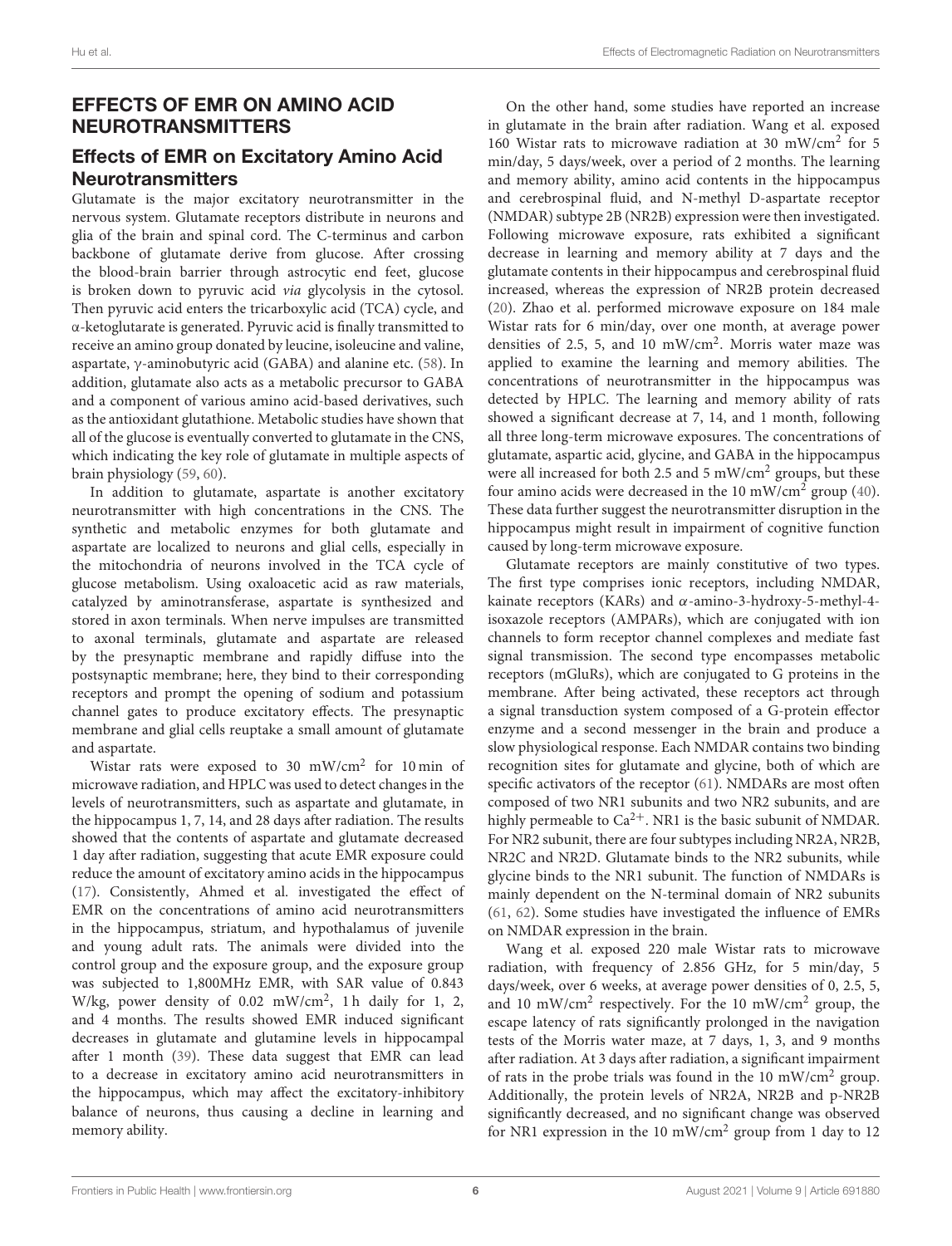months after radiation. This suggests that decreases in NR2A, 2B and p-NR2B might contribute to the impairment of cognitive functions induced by microwave radiation [\(41\)](#page-12-21).

Mausset et al. using a head-only exposure device in rats, found that a 15 min exposure to 900 MHz pulsed microwaves at a SAR value of 6 W/kg induced a strong glial reaction in the brain, a significant reduction in NR1 subunits in the cortex, a reduction in NR2A in the cortex and hippocampus, and a reduction in NR2B in the striatum. This suggests that exposure to high-power 900 MHz pulsed microwave radiation promotes specific NMDAR degradation processes [\(18\)](#page-11-14). Moreover, Huang et al. exposed four-week-old female Wistar rats to 1800 MHz microwaves, at power densities of 0.5 mW/cm<sup>2</sup> or 1.0 mW/cm<sup>2</sup>, for 21 days and 12 h each day. The expression of NR2A and NR2B in the hippocampal CA1, CA3 and dentate gyrus (DG) was determined by immunohistochemistry. For NR2A, the expression in the  $0.5$  mW/cm<sup>2</sup> group was significantly lower than that in the 0 mW/cm<sup>2</sup> group in CA3, but no significant changes were noted in CA1 and the DG. The expression in the 1.0 mW/cm<sup>2</sup> group was significantly lower in CA1 and CA3, but no significant changes were found in the DG. For NR2B, the expression in the 0.5 mW/cm<sup>2</sup> group was significantly lower than that in the 0 mW/cm<sup>2</sup> group in CA1 and CA3. The expression in the 1.0 mW/cm<sup>2</sup> group was significantly lower in CA1, CA3 and the DG [\(42\)](#page-12-22). This further suggests that the decrease of NR2A and NR2B induced by microwave exposure depends on the dose of radiation and the district of hippocampus.

In addition, after microwave radiation exposure of 65 mW/cm<sup>2</sup> for 20 min (SAR value 12.0 W/kg), the mRNA expression of the NR1 subunit in the hippocampus decreased at 3, 24 h, and 3 days, and the expression of the NR2A subunit decreased at 0 h, 3 h, and 12 h after microwave exposure. The mRNA expression of the NR2C subunit decreased at 0 and 24 h, but the expression of the NR2D subunit increased at 0, 12, 24 h, and 3 days after radiation. No significant changes in NR2B mRNA expression were observed [\(19\)](#page-11-15). However, Xiong et al. exposed 48 male Wistar rats to 2.856 GHz, 30 mW/cm<sup>2</sup> microwave radiation, for 10 min every other day three times. The mRNA expression of the NR2A subunit notably increased at 7 days, and the mRNA expression of the NR2B subunit in the rat hippocampus increased at 1 day after microwave exposure [\(21\)](#page-11-17). Together, these results indicate that the composition of subunits comprising NMDARs can be altered and that the autoregulation of NMDARs can be destroyed in the rat hippocampus after exposure to microwave radiation. Furthermore, microwave radiation may affect the expression of excitatory amino acids.

## Effects of EMR on Inhibitory Amino Acid Neurotransmitters

GABA and glycine are the main inhibitory neurotransmitters in the brain, and GABA is an important neurotransmitter for approximately 50% of the synaptic sites in the central nervous system. GABA plays a critical role in the cerebral cortex, hippocampus, thalamus, basal ganglia and cerebellum, and has a regulatory role in various functions of the body, such as the regulation of emotion, memory and sleep, antihypertension, antifatigue, analgesia, etc. [\(63\)](#page-12-39). GABA is produced in nerve endings catalyzed by glutamate decarboxylase. After release from the presynaptic membrane, most GABA diffuses to the postsynaptic membrane, causing an inhibitory effect in the postsynaptic membrane. The presynaptic membrane and glial cells reuptake a few GABA molecules, which are converted into succinic semi formaldehyde in mitochondria and then converted into succinic acid, which participates in the tricarboxylic acid cycle and provides a small part of the energy for glial cells and neural terminals [\(64,](#page-13-0) [65\)](#page-13-1). Qiao et al. exposed Wistar rats to microwave radiation, with an average power density of 30 mW/cm<sup>2</sup> for 5 min; then, HPLC was used to determine the GABA content released by hippocampal synaptosomes 6 h after exposure. The results showed that the amount of GABA released by hippocampal synaptosomes significantly decreased after radiation exposure [\(22\)](#page-11-18). Zhang et al. investigated the effects of EMR exposure on the emotional behavior and spatial memory of adolescent male mice, with frequency of 1.8 GHz, and time duration of 4 weeks. The authors found that the levels of GABA and aspartic acid in the cortex and hippocampus significantly decreased after EMR exposure [\(66\)](#page-13-2). These results suggest that EMR can reduce GABA neurotransmission.

Wang et al. exposed 80 Wistar rats to a 2.856 GHz pulsed microwave radiation, at a power density of 50 mW/cm<sup>2</sup> for 6 min. The contents of amino acid neurotransmitters in the hippocampus were detected at 1, 3, 6, 9, 12, and 18 months after microwave exposure. The results showed that the glutamate to GABA ratio significantly decreased at 6 months after exposure [\(23\)](#page-11-19). Noor et al. investigated the effect of 1 h of daily exposure to EMR, with a frequency of 900 Mz, SAR value 1.165 W/kg, power density 0.02 mW/cm<sup>2</sup>, on the levels of amino acid neurotransmitters in the midbrain, cerebellum, and medulla of adult male albino rats. The assessment of amino acid levels was applied after 1 h, 1, 2, and 4 months of radiation exposure. A significant glycine increase in the midbrain was observed after 1 month, followed by a significant increase in GABA after 4 months [\(9\)](#page-11-5). These results further suggest that microwave radiation may affect the neuroregulatory function of GABA, resulting in an imbalance in excitation and inhibition in the central nervous system.

In the central nervous system, GABA acts as an inhibitory transmitter. GABA receptors include ligand-gated GABA (A) channels and G-protein-coupled GABA (B) receptors, which mediate inhibitory postsynaptic transmission throughout the nervous system [\(67\)](#page-13-3). In one study, primary cultured rat cortical neurons were exposed to 900 MHz microwave radiation, with an average power density of 6 mW/cm<sup>2</sup> and SAR value of 2.23 W/kg. As a result, the expression of neuronal GABA receptor proteins was significantly upregulated [\(24\)](#page-12-6). Few studies have reported the effects of EMR on GABA receptors. Further investigation to clarify the role of GABA and its receptors during EMR exposure is necessary in the future. Overall, the above studies suggest that EMR can cause metabolic disorders of the inhibitory neurotransmitters GABA and glycine, which may lead to neuronal dysfunction by affecting the neuronal excitationinhibition balance.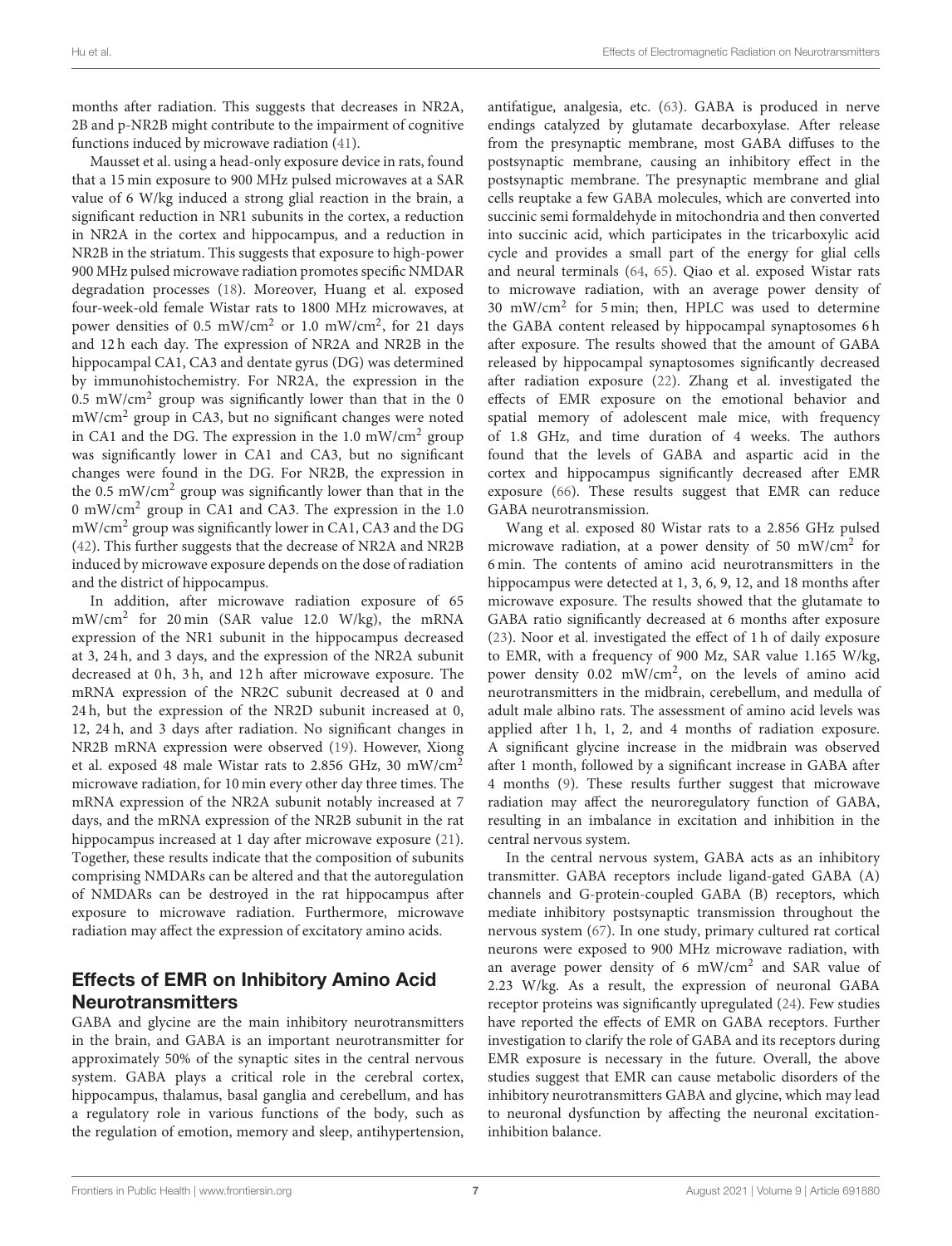#### Effects of EMR on Acetylcholine (Ach)

Cholinergic fiber projection from the basal forebrain to the cortex and hippocampus is the most important cholinergic system in the brain, and the cholinergic system plays a critical role in behavioral cognition. Ach is released from cholinergic nerve endings, and it was the first neurotransmitter to be measured in the brain. Changes in Ach in the extracellular fluid of the brain are closely related to functional changes in the central nervous system. Ach is synthesized by choline and acetyl-CoA under the catalysis of choline acetyltransferase (ChAT) and then taken up and stored by vesicles. When the neuronal presynaptic membrane is excited, Ach in synaptic vesicles is released into the synaptic cleft and acts on G-protein-coupled muscarinic acetylcholine receptors (mAChRs) or ligand-gated nicotinic acetylcholine receptors (nAChRs). Synaptic transmission efficacy can be changed by receptor-mediated membrane depolarization and downstream signal transduction, thus affecting learning and memory. Postacting Ach is hydrolyzed to choline and acetic acid by acetylcholine esterase (AChE) and inactivated [\(68\)](#page-13-4). The mode of action of Ach in learning and memory depends on the type of receptor it activates [\(69\)](#page-13-5).

Few studies have been reported on the metabolism of Ach in brains exposed to EMR. Fujiwara et al. found that 2.45 GHz high-power microwave radiation caused transiently elevated Ach content in the mouse brain [\(25\)](#page-12-7). Lai et al. found that acute exposure to 2.45 GHz, 0.6 W/kg microwave radiation for 20 min caused increased choline uptake activity in the frontal cortex, hippocampus, and hypothalamus of rats [\(26\)](#page-12-8). Meanwhile, 2.45 GHz, 0.6 W/kg microwave radiation for 20 min/day for 10 consecutive days resulted in a decrease in the mAChR concentration in the rat frontal cortex and hippocampus, whereas radiation exposure of 45 min/day for 10 consecutive days resulted in an increase in the mAChR concentration in the rat hippocampus, both coinciding with a decrease in learning and memory ability. In addition, Krylova et al. found that 2.35 GHz, 1 mW/cm<sup>2</sup> microwave radiation could induce a decrease in the functional activity of mAChRs in the rat cerebral cortex, though the number of mAChR receptors increase [\(27\)](#page-12-9). We found an increase in Ach, ChAT and AChE in the rat hippocampus at 6h and 3 days after microwave radiation, with a frequency of 2.856 GHz, and an average power density of 30 mW/cm<sup>2</sup> for 15 min but no significant effect on the activity of ChAT and AChE. Moreover, we found that the expression of M1-, M3- and β2-type AChR mRNA was downregulated, whereas the expression of  $\alpha$ 4- and  $\alpha$ 7-type AChR mRNA was upregulated after radiation exposure. This indicates that the increased synthesis and metabolism of Ach and the disordered expression of Ach receptors may result in cholinergic system dysfunction and a decrease in cognitive function in the early period of acute microwave radiation exposure.

Furthermore, Testylier et al. found that the Ach released in the hippocampal CA1 area decreased after 1 h of microwave radiation exposure with 2.45 GHz and 4 mW/cm<sup>2</sup>, and the extracellular Ach concentration reached the lowest level of approximately 60% pre-exposure at 6 h after radiation [\(28\)](#page-12-10). Other studies have shown that the M1 type of AChR is upregulated, the activity of AChE is increased, and the intracellular calcium concentration is increased in the hippocampus after long-term and low-dose microwave radiation at 2.45 GHz [\(44,](#page-12-24) [70\)](#page-13-6). Derin et al. arranged Wistar rats into a sham-exposed group and 45 and 65 V/m exposed groups; the exposure group experienced 1 week of exposure at a frequency of 2.1 GHz. The protein and mRNA expression levels of AChE, ChAT, and VAChT in the hippocampus were examined using western blot and real-time PCR. The levels of AChE, ChAT, and VAChT were significantly lower in the rat hippocampus exposed to 65 V/m than in other regions [\(45\)](#page-12-25). Additionally, sodium-dependent high-affinity choline uptake was measured in the striatum, frontal cortex, hippocampus, and hypothalamus of rats, after 45 min of shortterm exposure to pulsed  $(2 \mu s, 500 \text{ pulses per second})$  or continuous 2,450 MHz microwaves in cylindrical waveguides. The average whole-body SAR value was 0.6 W/kg in all exposure conditions. The choline uptake was decreased in the frontal cortex after microwave exposure in all the radiation conditions [\(29\)](#page-12-11). Gupta et al. reported a decrease in Ach content and an increase in AChE activity in the rat hippocampus caused by microwave radiation with 2.45 GHz, 1 h/day, for 28 consecutive days [\(46\)](#page-12-26). Kunjilwar and Behari examined the effect of long-term exposure to RF-EMF on cholinergic systems in the developing rat brain, with a frequency of 147 MHz, subharmonics of 73.5 MHz and an amplitude of 36.75 MHz modulated at 16 and 76 Hz, 3 h/day, for 30–35 consecutive days. A significant decrease in AChE activity was found in exposed rats compared to control rats [\(71\)](#page-13-7). These studies further suggested that disorders of Ach synthesis and metabolism are an important part of the cognitive dysfunction caused by EMR.

## EFFECTS OF EMR ON PEPTIDES AND OTHER NEUROTRANSMITTERS

Opioid peptides include β-endorphins, enkephalins and dynorphins, which are peptides with morphine-like activity in the brain. The Opioid receptors are G-protein-coupled receptors. Endogenous opioid receptors are able to inhibit adenosine cyclase, reduce voltage-dependent calcium channel currents or activate potassium channels, resulting in a decrease in membrane excitability and transmitter release, thus participating in the regulation of learning and memory processes [\(72\)](#page-13-8). Lai et al. investigated subtypes of opioid receptors in the brain exposed to a 45 min of short-term exposure to pulsed microwaves (2,450 MHz, 1 mW/cm<sup>2</sup>, SAR value 0.6 W/kg) on cholinergic activity in the rat brain. The results showed that 3 opioid receptor subtypes blocked the decrease in cholinergic activity in the hippocampus induced by microwave radiation, suggesting that the opioid system is involved in microwave-induced hippocampal cholinergic activity decrease [\(30\)](#page-12-12). There are few reports on the effect of EMR on peptide neurotransmitters. Lai et al. reported that after 45 min of exposure to pulsed 2,450 MHz microwaves (1 mW/cm<sup>2</sup>, SAR value 0.6 W/kg), rats showed learning impairment while performing in the radial arm maze to obtain food rewards. This indicated a deficit in spatial working memory function after EMR exposure. The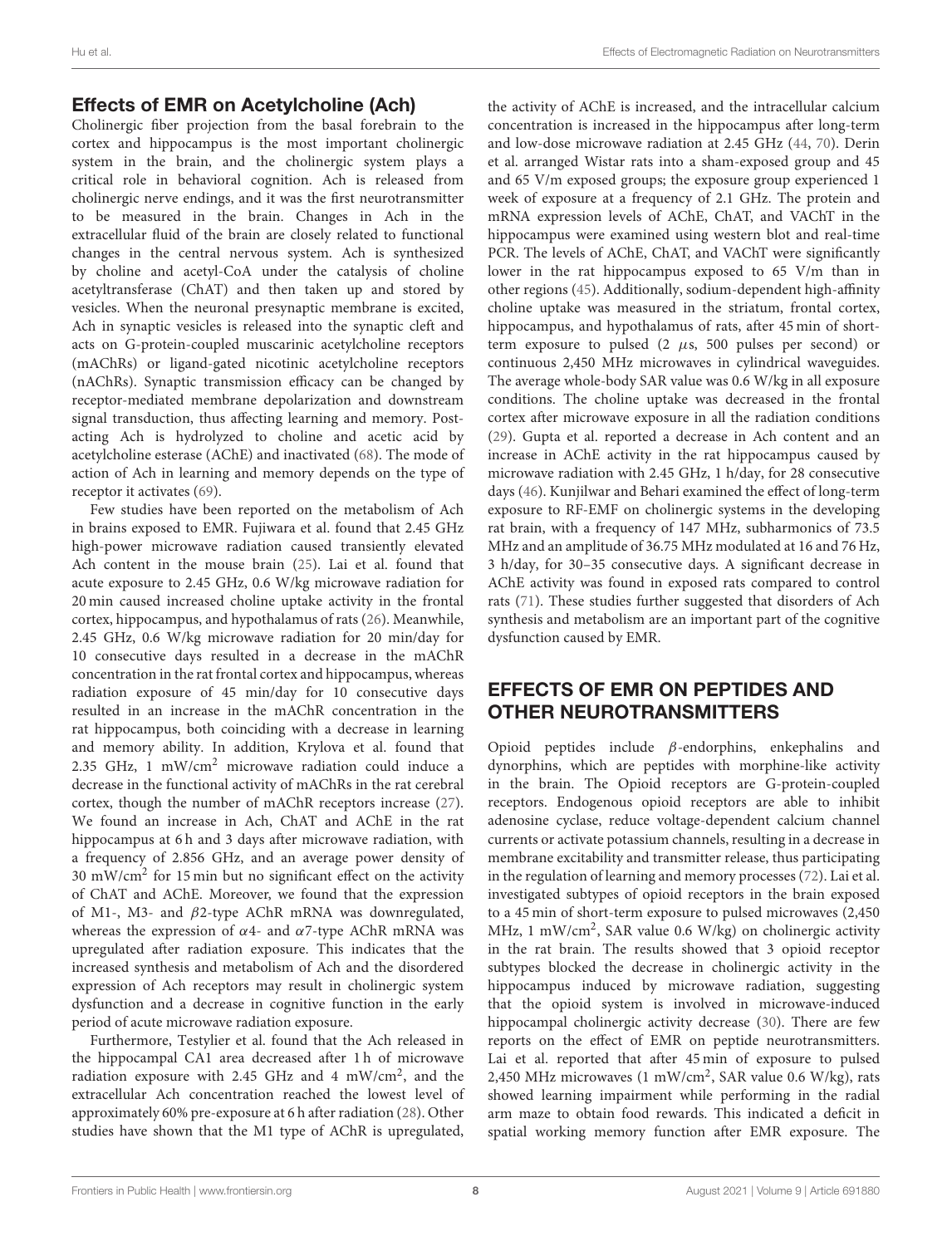microwave-induced learning deficit in the radial arm maze was blocked by pretreatment with the opiate antagonist naltrexone or a cholinergic agonist. This further suggests that both endogenous opioid neurotransmitter and cholinergic systems in the brain are involved in microwave-induced spatial memory deficits [\(31\)](#page-12-13).

Nitric Oxide (NO) acts as a retrograde messenger in synaptic plasticity changes and long-term potentiation effects [\(48\)](#page-12-28). Mice were exposed to computer electromagnetic radiation (30 x  $10^{14}$ -715 x  $10^{14}$  Hz) with an intensity of 0.9 V/m (power density 0.22  $\mu$ w/cm<sup>2</sup>) for either 6, 12, and 18 h/day for 30 continuous days. The results showed that the level of NO in the mouse brain gradually increased with prolonged radiation time [\(73\)](#page-13-9). NO can pass through cell membranes by lipophilicity but is not released in the form of exocytosis; it acts through chemical reactions before becoming inactivated. In addition, NO can react with other free radicals and d-orbitals of transition metals. The most common for the latter is the interaction of NO with iron, because iron acts as a key component of abundant proteins, especially hemeproteins, involved in numerous physiological processes. Burlaka et al. exposed animals to ultrahigh frequency EMR of the non-thermal spectrum using the generator "Volna" (Ukraine) with impulse modulation and the following parameters: pulse duration 2 ms, pulse separation 10 ms, carrier frequency 0.465 GHz, and exposure duration 17.5 min. The energy flux density in the exposure area was 1.0–6.0 mW/cm<sup>2</sup>. Ultrahigh frequency EMR resulted in a significant increase in the level of NO synthesis in the mitochondria of neural cells in animal brain tissue and a significant increase in the activity of mitochondrial NO synthase [\(32\)](#page-12-14). Considering the toxic effect of high NO concentrations on cells, the increase in NO may cause neuronal damage, which in turn leads to a decrease in learning and memory ability in mice.

### POSSIBLE MECHANISMS UNDERLYING NEUROTRANSMITTER CHANGES CAUSED BY EMR

#### Electrophysiological Changes

Neurophysiological mechanisms especially electrophysiological changes would lead to better understanding the neurotransmitter changes associated with EMR exposure. Several neuroimaging methods are used to illuminate the interference between brain electrical activity and EMR. For example, the changes of extracellular electrical potential in the cortex can be measured by EEG techniques, the regional changes of blood oxygen utilization can be detected with functional magnetic resonance imaging (fMRI) method during neuropsychological performance, and positron emission tomography (PET) reflects the cerebral metabolism [\(43,](#page-12-23) [74](#page-13-10)[–76\)](#page-13-11). Brain electrical activity originates from the fluctuation of membrane potential in the neuron. The transduction of a nerve impulse results in the postsynaptic potential and the following synaptic transmission, which could reflect the modulation of neurotransmission.

Many studies indicate an increase of cortical excitability and/or efficiency during EMR exposure, and this electrical activity changes may persist for several minutes post-exposure. In addition, an increase of cerebral metabolism (PET), a decrease of alpha activity, an increase of high beta and gamma frequency activity, increased reaction time, and disrupted sleep EEG were also induced by EMR exposure [\(77](#page-13-12)[–82\)](#page-13-13). Based on several methodologies, such as fMRI, PET, EMF-elicited event-related potentials (ERPs) [\(83,](#page-13-14) [84\)](#page-13-15), and event-related desynchronization (ERD), and interhemispheric synchronization, frontal and temporal regions appear to be more susceptible [\(76,](#page-13-11) [81,](#page-13-16) [82,](#page-13-13) [85](#page-13-17)[–87\)](#page-13-18). In terms of the EMF-induced effects on cortical excitability and efficiency, several factors have been proposed, including alteration of dependent Na-K trans-membrane ionic channels, changes of cellular calcium homeostasis, increased cellular excitability, and modulation of cellular response to stress [\(86,](#page-13-19) [87\)](#page-13-18). However, several inconsistent findings exist, and the heterogeneity of results may be due to methodological differences, statistical power, and interpretation criteria [\(88\)](#page-13-20). Altogether, the abnormal brain electrical activity may reflect the modulation of neurotransmission induced by EMR, and result in the changes of neurotransmitters.

## Cell Membrane Damage

It is known that membrane is the first and an important target of EMF in cells. Cell membrane damage might result in neurotransmitter changes in the brain. Understanding the effects of EMR on neurotransmitters is critical for further determining the targets of EMR in cells. EMR can alter cell membrane permeability such as changes in calcium, ionic distribution and ion permeability [\(89\)](#page-13-21). Calcium is one of the important signaling substances, and an imbalance of calcium homeostasis can alter many functions of the cell. Previous studies have showed that EMR exposure can alter the calcium channels and receptors on the cell membrane, and influence transport of calcium ions over the cell membrane, which play an important role in cell signaling pathways, and in turn may affect the response of neurotransmitters [\(90,](#page-13-22) [91\)](#page-13-23). It was reported that the number of opened calcium channel increased with the presence of EMFs, which might resulting in the increased intracellular calcium concentration under EMR exposure [\(92\)](#page-13-24). In addition, the changes of intracellular calcium levels can trigger unusual synaptic action or cause neuronal apoptosis. This in turn can exert an influence on the neurotransmission of learning and memory process [\(93\)](#page-13-25).

Additionally, the enhanced activity of voltage-gated calcium channels (VGCCs) have been delineated, after exposure to EMR in many cell types [\(94](#page-13-26)[–96\)](#page-13-27). Previous studies used the activity of VGCCs as an indicator of microwave radiation induced changes in ion channels [\(96,](#page-13-27) [97\)](#page-13-28). The level of neurotransmitters can indicate the membrane properties, such as the expression level of synaptic vesicular-associated proteins, can indicate the function of the synaptic vesicular membrane [\(22,](#page-11-18) [98\)](#page-13-29). It was reported that, EMR activation of VGCCs causes a rapid increase in intracellular calcium, nitric oxide, and peroxynitrite [\(99\)](#page-13-30). However, a recent study on the effects of 2.856 GHz pulsed microwave radiation in the primary hippocampal neurons, reported that the total cellular calcium, the levels of calcium in endoplasmic reticulum and mitochondria all decreased after microwave exposure, suggesting calcium efflux during microwave radiation [\(100\)](#page-13-31). Although many animal studies have suggested about the effects of EMR on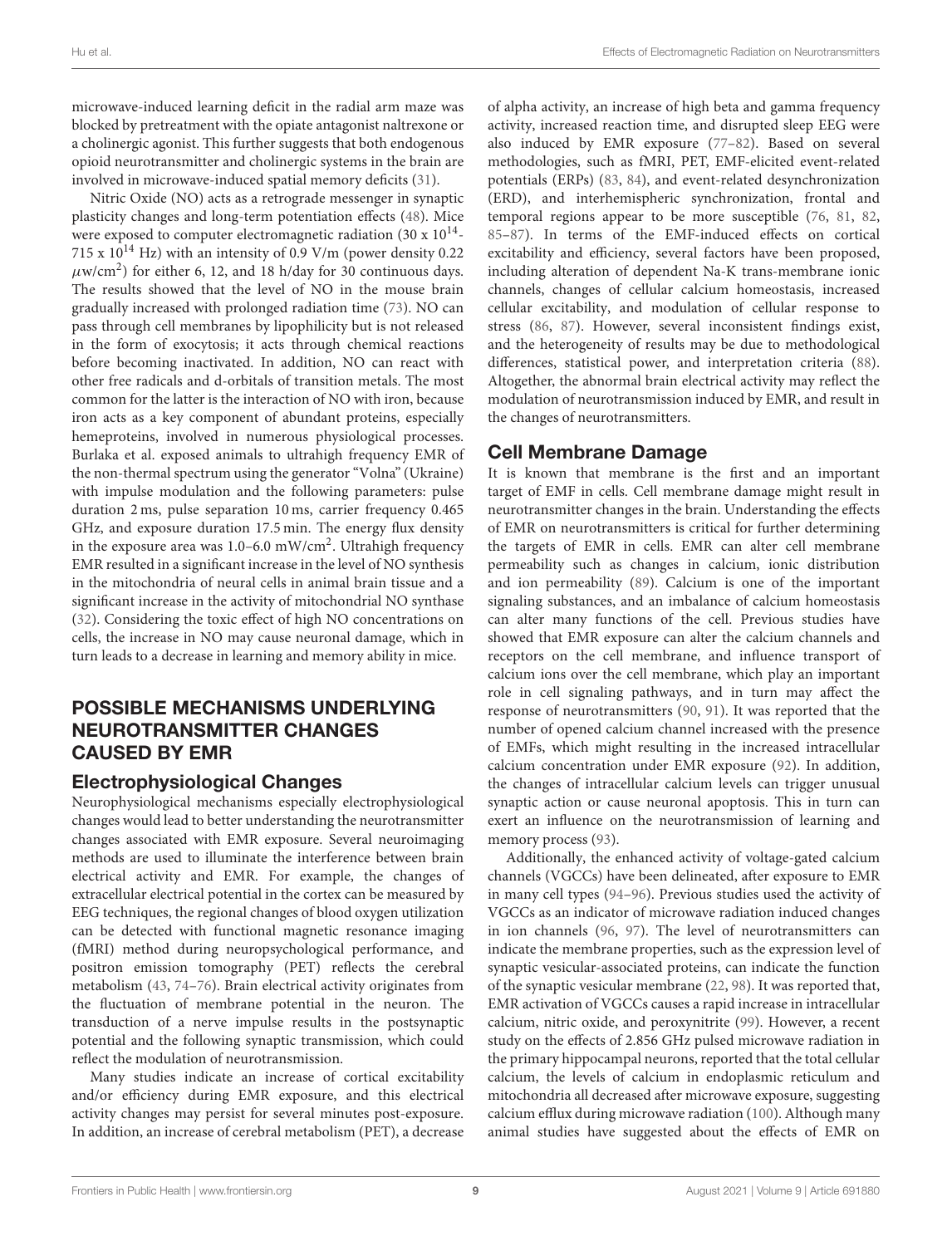the calcium efflux and influx in the neurons [\(101–](#page-13-32)[103\)](#page-14-0), the results regarding the effects of EMR on the membrane integrity and permeability are still unclear. The changes of membrane permeability may result in the damage of membrane integrity, and lead to the changes in brain neurotransmitter imbalance. In this regard, further studies by various duration and dose of EMR are needed to investigate the effects of EMR on the relationship of neurotransmitters and cell membrane permeability.

## Abnormal Signal Transduction

It is known that neurotransmitter and its receptors are involved in various signaling related to cell proliferation, apoptosis, differentiation and inflammation. The crosstalk between neurotransmission and cell signaling may in turn affect the metabolism and transport of neurotransmitters. EMR exposures produce the main pathophysiological effects via excessive calcium signaling and the peroxynitrite pathway, and the diverse non-thermal effects of EMR are produced via VGCC activation [\(104\)](#page-14-1). As the energy source of the cell, the mitochondrial calcium reaction was influenced by the alterations in calcium signaling pathways in response to the effects of EMR exposure [\(90\)](#page-13-22). In addition to calcium signaling changes, EMR can cause activation of free radical processes and overproduction of reactive oxygen species (ROS) in neurons [\(53,](#page-12-29) [104](#page-14-1)[–108\)](#page-14-2). Due to the dependent on oxidative phosphorylation for energy, neurons are vulnerable for oxidative stress compared to other cells. During EMR exposure, the occurrence of oxidant-antioxidant imbalance in the brain leads to oxidative stress [\(109\)](#page-14-3). Both NO and superoxide  $\overline{(\mathrm{O}_2^-)}$  are elevated by increased calcium, resulting in the increase of peroxynitrite (ONOO−) levels. The various oxidants act to produce greatly elevated NF-kappa B (NF-κB) activity, leading to inflammation [\(110\)](#page-14-4). In addition, NF-κB signaling is reported to be involved in neural immune response, synaptic plasticity, learning and memory, neuroprotection and neurodegeneration [\(111,](#page-14-5) [112\)](#page-14-6). It has been shown that EMR exposure leads to up-regulated elements belonging to apoptotic pathways, which results in neuronal apoptosis [\(113,](#page-14-7) [114\)](#page-14-8). The probable mechanisms are mainly attributed to increased ROS generation following EMR exposure.

The energy of non-ionizing radiation is not enough to directly break chemical bonds, and therefore the occurrence of DNA damage with non-ionizing EMR exposures is primarily a consequence of generation of ROS, followed by oxidative stress. Numerous animal experiments have clearly demonstrated that non-thermal EMR can cause oxidative stress [\(115,](#page-14-9) [116\)](#page-14-10), particularly in the brain [\(3,](#page-11-1) [117–](#page-14-11)[119\)](#page-14-12). It has been documented that non-thermal EMR exposure of 900 MHz or 2.45 GHz in rats, either short-term or long-term, can trigger neuronal dysfunction and apoptosis of hippocampal pyramidal cells [\(117,](#page-14-11) [120\)](#page-14-13) and cerebellum Purkinje cells [\(121\)](#page-14-14) through induction of oxidative stress. In addition, the mitogenactivated phosphokinase (MAPK) pathway plays a key role in cell proliferation and metabolism. The phosphorylation of transcription factors in the downstream occurs after activation of the MAPK cascades pathway [\(89,](#page-13-21) [122\)](#page-14-15). The proliferation and survival of different cell types can be stimulated by low concentrations of free radicals. The effects of ROS on cell proliferation, is an important secondary messenger in the physiological process, and ROS plays a key role in the regulation of cytosolic calcium homeostasis. The protein phosphorylation and activation of the AP-1 family factors and nuclear factor kappa B (NF-κB) is regulated by the level of cytosolic calcium [\(123\)](#page-14-16). Activation of the protein kinases pathways regulates the physiological response to EMR exposure including neurotransmitter imbalance, but the detailed mechanisms are still unclear.

## **DISCUSSION**

According to the time duration of EMR exposure, we divided all the references including neurotransmitter measurement in the brain into two groups: short-term (within one week) exposure and long-term (more than one week) exposure groups. It is apparent from the listed reference in **[Tables 1](#page-2-0)**, **[2](#page-3-0)** that, no obvious difference was observed for neurotransmitter changes between the short-term (**[Table 1](#page-2-0)**) and long-term (**[Table 2](#page-3-0)**) EMR exposure. It is known that the response to non-thermal EMR depends on both power density and duration of exposure. Some studies show no effect under fixed short-term EMR exposures, but this does not imply no effects under longer-term exposures [\(5,](#page-11-20) [124\)](#page-14-17). In a recent review, Leach et al. analyzed 2,653 papers captured in the database examine the bioeffect outcomes in the 300 MHz−3 GHz range. The results showed three times more biological "Effect" than "No Effect" papers [\(125\)](#page-14-18). Although some studies report no effect on the tested indicators, there are studies find the significant effect in many cases. This inconsistency might due to the lack of replication between studies. It is challenging for undertaking a literature review or comparing findings between relevant scientific papers, due to the subject, various experimental methodology and changing exposure parameters in the available studies. Notwithstanding animal models can only provide a strong indication of risks to humans, and the exchange formula or conversion rules between animal studies and human biological effects are far from clarified. The development of reliable safety standards has analyzed such parameters as power density, dose, and duration of exposure, and this would protect against the detrimental health effects of EMR exposure at nonthermal intensities.

Many evidences indicate that EMR alter several aspects of calcium function in cells. In spite of numerous studies reporting altered calcium metabolism upon exposure to radiofrequency electromagnetic fields, the underlying mechanisms of these effects are still not clear. However, some studies have suggested that the calcium activation could be the initial event leading to alteration in protein configuration, followed by generation of ROS and ultimately activation of the molecular apoptosis pathways [\(101\)](#page-13-32). Lushchak et al. reported that EMR exposure may firstly produce the free radicals in the brain and later they are converted to ROS [\(126\)](#page-14-19). The elevation of ROS level can attack various biomolecules in the cell. The raised ROS can also in turn trigger calcium release, and then activate the genetic factors leading to DNA damage [\(110\)](#page-14-4). Any alteration in gene and enzyme levels, may result in the activation of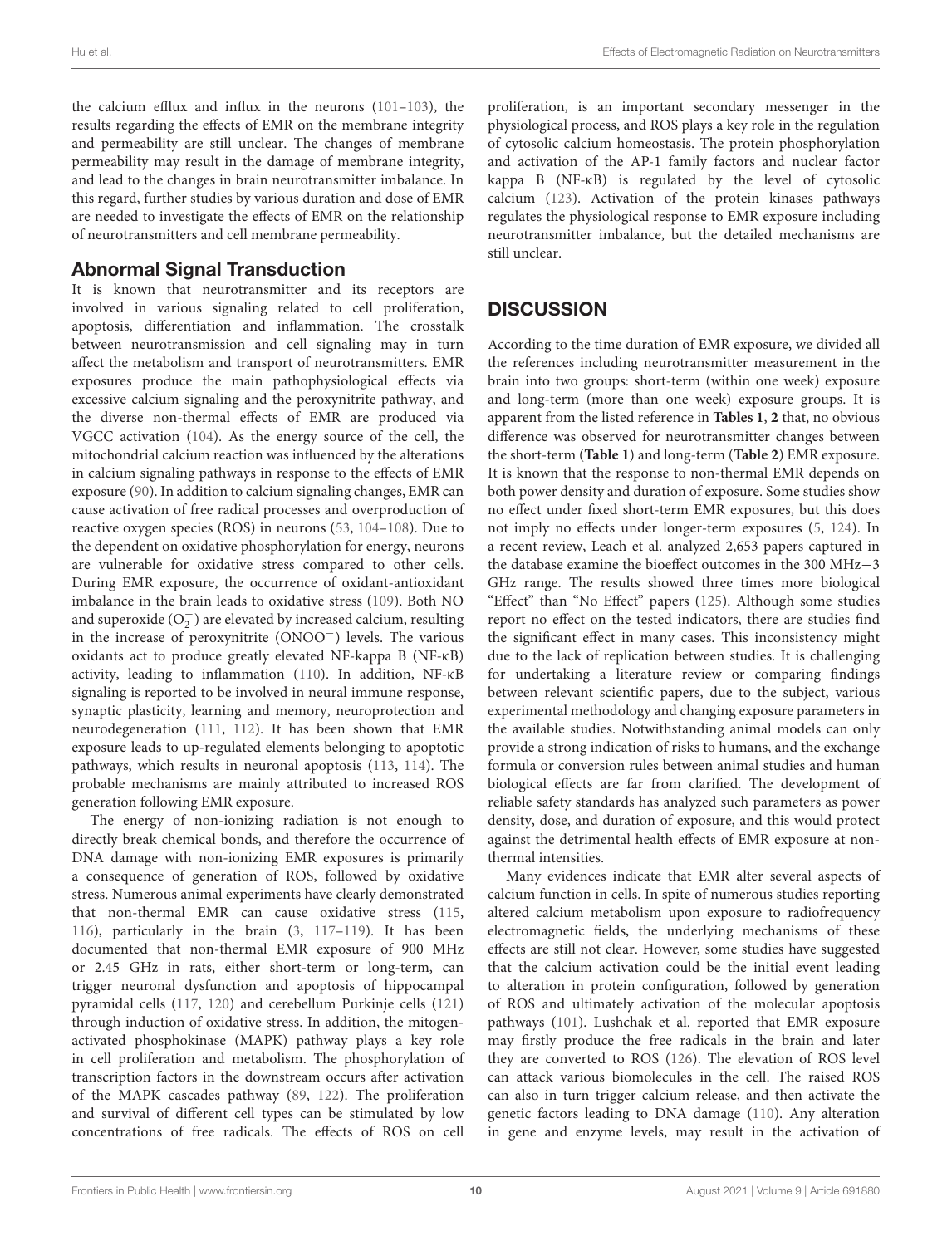

<span id="page-10-0"></span>downstream signaling [\(114\)](#page-14-8), particularly the mitochondriadependent caspase-3 pathway can cause the apoptosis of neurons [\(113,](#page-14-7) [127\)](#page-14-20), which would lead to altered behavioral manifestations and pathophysiological changes in the brain. In a word, EMR exposure does increases the intracellular calcium and the formation of ROS, which would alter the cellular function eventually and lead to numerous biological effects including neurotransmitter imbalance. We summarized the effects of EMR on neurotransmitters in the brain and the possible underlying mechanisms in **[Figure 1](#page-10-0)**.

Though we narrow down to biochemical imbalance to simplify explanation for changes of each neurotransmitter, the combined effects of neurotransmitters still deserves attention. It is also possible that the various neurotransmission effects following EMR exposure in animals might be due to combined effects in various brain regions, such as neurophysiological changes, increase of calcium and ROS, and thereby cell membrane damage and the downstream signaling changes. An imbalance in the excitation-inhibition imbalance of neurons resulting from neurotransmitter changes, would alter behavior, and it might do so without evident structural changes. Currently, the neurochemical mechanisms of EMR exposure are still unclear. Further study in this regard is needed and will reveal much clearer picture of brain mechanisms caused by EMR.

# **CONCLUSION**

In summary, research on the synthesis, metabolism and transport of neurotransmitters in the brain by EMR is increasing gradually, but due to the different parameters of EMR, experimental objects and conditions, the experimental results are not very consistent and comparative. Therefore, the effects of EMR on the metabolism and transport of neurotransmitters have not been clarified. Moreover, the role of neurotransmitters and their mechanism in the neurobehavioral dysfunction induced by EMR have not been revealed. Further detailed studies are needed. On the other hand, because of the complex diversity of neurotransmitters in the brain, the interaction, cotransmission and coregulation of neurotransmitters make it difficult to distinguish the primary and secondary changes of each neurotransmitter. Furthermore, the interaction of different neural nuclei in the brain constitutes sophisticated neural circuits, which is the fundamental basis of how the brain performs functions. Consequently, the regulation of neural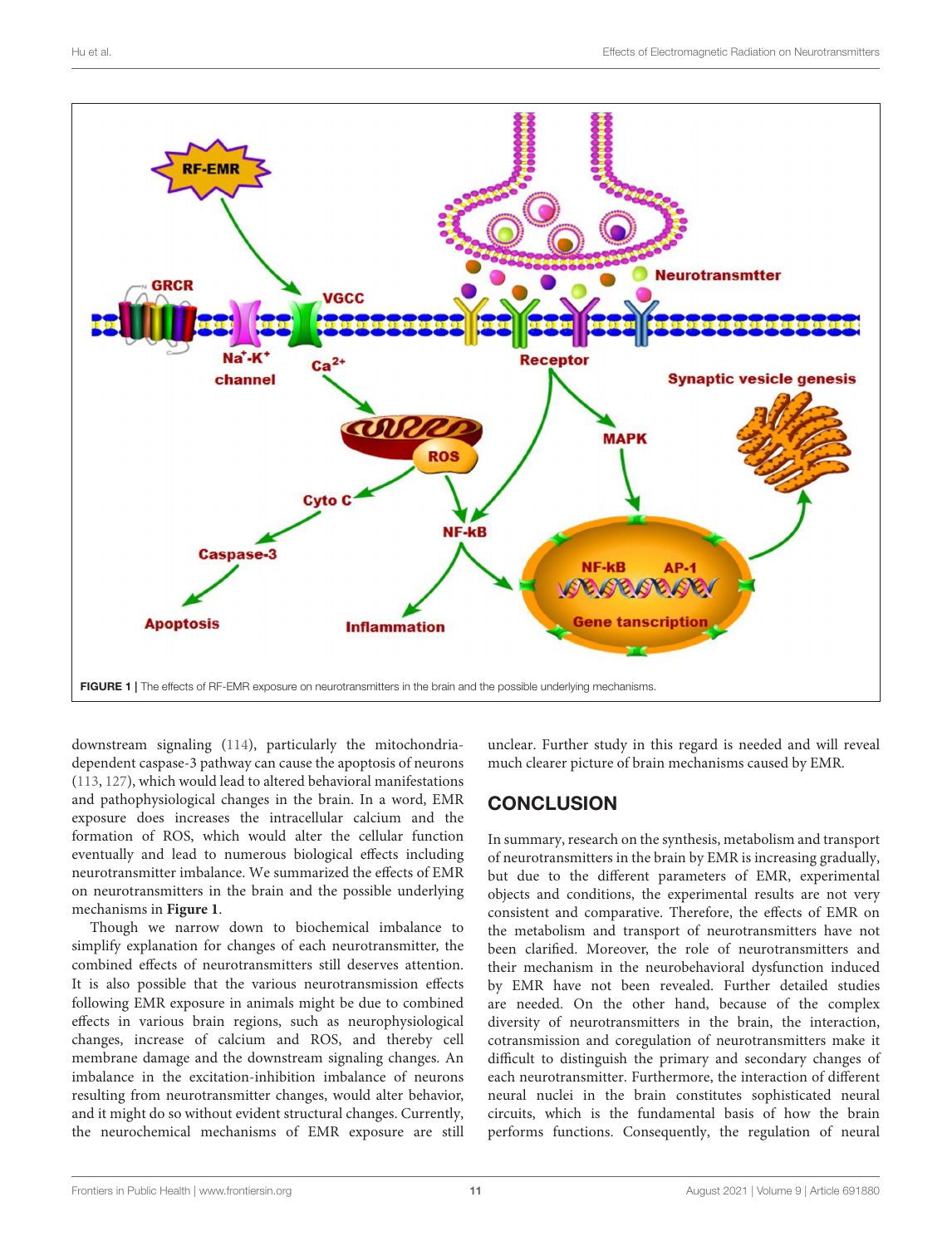circuits may be involved in the neurotransmitter disorder of the brain induced by EMR.

#### FUTURE PERSPECTIVES

Recently, novel techniques in brain science, such as neuroviral tracers, neuroimaging and neuroelectrophysiology, have been rapidly developed. These techniques were devised especially for the development and wide application of brain intervention techniques, including optogenetics and chemical genetics. Moreover, these advances have provided new methods to study the neurobiological effects of EMR at the neural circuit level. Notably, the G-protein-coupled receptor activation-based (GRAB) sensor can directly measure neurotransmitter release and monitor the activity of neurotransmission in vivo [\(128\)](#page-14-21). Combined with fiber photometry recording, the GRAB sensor enables sensitive detection of single-trial neurotransmitter dynamics in multiple brain regions in mice performing a variety

## **REFERENCES**

- <span id="page-11-0"></span>1. Wei YW, Yang JY, Chen ZY, Wu TN, Lv B. Modulation of resting-state brain functional connectivity by exposure to acute fourth-generation long-term evolution electromagnetic field: An fMRI study. Bioelectromagnetics. (2019) 40:42–51. doi: [10.1002/bem.22165](https://doi.org/10.1002/bem.22165)
- 2. Yang L, Zhang C, Chen ZY Li CS, Wu TN. Functional and network analyses of human exposure to long-term evolution signal. Environ Sci Pollut Res Int. (2021) 28:5755–73. doi: [10.1007/s11356-020-10728-w](https://doi.org/10.1007/s11356-020-10728-w)
- <span id="page-11-1"></span>3. Megha K, Deshmukh PS, Banerjee BD, Tripathi AK, Ahmed R, Abegaonkar MP. Low intensity microwave radiation induced oxidative stress, inflammatory response and DNA damage in rat brain. Neurotoxicology. (2015) 51:158–65. doi: [10.1016/j.neuro.2015.10.009](https://doi.org/10.1016/j.neuro.2015.10.009)
- <span id="page-11-2"></span>4. Saikhedkar N, Bhatnagar M, Jain A, Sukhwal P, Sharma C, Jaiswal N. Effects of mobile phone radiation (900 MHz radiofrequency) on structure and functions of rat brain. Neurol Res. (2014) 36:1072–9. doi: [10.1179/1743132814Y.0000000392](https://doi.org/10.1179/1743132814Y.0000000392)
- <span id="page-11-20"></span>5. Belpomme D, Hardell L, Belyaev I, Burgio E, Carpenter DO. Thermal and non-thermal health effects of low intensity non-ionizing radiation: An international perspective. Environ Pollut. (2018) 242:643–58. doi: [10.1016/j.envpol.2018.07.019](https://doi.org/10.1016/j.envpol.2018.07.019)
- 6. Zhi WJ, Wang LF, Hu XJ. Recent advances in the effects of microwave radiation on brains. Mil Med Res. (2017) 4:29. doi: [10.1186/s40779-017-0139-0](https://doi.org/10.1186/s40779-017-0139-0)
- <span id="page-11-3"></span>7. Comelekoglu U, Aktas S, Demirbag B, Karagul MI, Yalin S, Yildirim M, et al. Effect of low-level 1800 MHz radiofrequency radiation on the rat sciatic nerve and the protective role of paricalcitol. Bioelectromagnetics. (2018) 39:631–43. doi: [10.1002/bem.22149](https://doi.org/10.1002/bem.22149)
- <span id="page-11-4"></span>8. Eris AH, Kiziltan HS, Meral I, Genc H, Trabzon M, Seyithanoglu H, et al. Effect of Short-term 900 MHz low level electromagnetic radiation exposure on blood serotonin and glutamate levels. Bratisl Lek Listy. (2015) 116:101–3. doi: [10.4149/BLL\\_2015\\_019](https://doi.org/10.4149/BLL_2015_019)
- <span id="page-11-5"></span>9. Noor NA, Mohammed HS, Ahmed NA, Radwan NM. Variations in amino acid neurotransmitters in some brain areas of adult and young male albino rats due to exposure to mobile phone radiation. Eur Rev Med Pharmacol Sci. (2011) 15:729–42.
- <span id="page-11-6"></span>10. Ferreri F, Curcio G, Pasqualetti P, De Gennaro L, Fini R, Rossini PM. Mobile phone emissions and human brain excitability. Ann Neurol. (2006) 60:188–96. doi: [10.1002/ana.20906](https://doi.org/10.1002/ana.20906)
- <span id="page-11-7"></span>11. Tuszynski J, Tilli TM, Levin M. Ion Channel and Neurotransmitter Modulators as Electroceutical Approaches to the Control of Cancer. Curr Pharm Des. [\(2017\) 23:4827–41. doi: 10.2174/13816128236661705301](https://doi.org/10.2174/1381612823666170530105837) 05837

of behaviors [\(82\)](#page-13-13). With these new techniques in neuroscience, studying the effects of EMR on neurotransmitter metabolism and the transport of neurotransmitters at the neural circuit level is expected to overcome the challenges inherent in investigating the neurobiological effect of EMR and its mechanisms and open novel pathways for the exploration of preventive targets and interventions.

## AUTHOR CONTRIBUTIONS

CH wrote the paper and outlined this manuscript. HZ and YL provided a detailed guidance throughout the article. All the authors read and approved the final manuscript.

#### FUNDING

This work was supported by the National Natural Science Foundation of China (81472951).

- <span id="page-11-8"></span>12. Ng J, Heales SJ, Kurian MA. Clinical features and pharmacotherapy of childhood monoamine neurotransmitter disorders. Paediatr Drugs. (2014) 16:275–91. doi: [10.1007/s40272-014-0079-z](https://doi.org/10.1007/s40272-014-0079-z)
- <span id="page-11-9"></span>13. Sheffler ZM, Reddy V, Pillarisetty LS. Physiology, Neurotransmitters. Treasure Island, FL: StatPearls Publishing (2021).
- <span id="page-11-10"></span>14. Aboul Ezz HS, Khadrawy YA, Ahmed NA, Radwan NM, El Bakry MM. The effect of pulsed electromagnetic radiation from mobile phone on the levels of monoamine neurotransmitters in four different areas of rat brain. Eur Rev Med Pharmacol Sci. (2013) 17:1782–8.
- <span id="page-11-11"></span>15. Inaba R, Shishido K, Okada A, Moroji T. Effects of whole body microwave exposure on the rat brain contents of biogenic amines. Eur J Appl Physiol Occup Physiol. (1992) 65:124–8. doi: [10.1007/BF00705068](https://doi.org/10.1007/BF00705068)
- <span id="page-11-12"></span>16. Ishikawa K, Shibanoki S, Saito S, McGaugh JL. Effect of microwave irradiation on monoamine metabolism in dissected rat brain. Brain Res. (1982) 240:158–61. doi: [10.1016/0006-8993\(82\)90655-2](https://doi.org/10.1016/0006-8993(82)90655-2)
- <span id="page-11-13"></span>17. Karri V, Schuhmacher M, Kumar V. Heavy metals (Pb, Cd, As and MeHg) as risk factors for cognitive dysfunction: A general review of metal mixture mechanism in brain. Environ Toxicol Pharmacol. (2016) 48:203–13. doi: [10.1016/j.etap.2016.09.016](https://doi.org/10.1016/j.etap.2016.09.016)
- <span id="page-11-14"></span>18. Mausset-Bonnefont AL, Hirbec H, Bonnefont X, Privat A, Vignon J, de Sèze R. Acute exposure to GSM 900-MHz electromagnetic fields induces glial reactivity and biochemical modifications in the rat brain. Neurobiol Dis. (2004) 17:445–54. doi: [10.1016/j.nbd.2004.07.004](https://doi.org/10.1016/j.nbd.2004.07.004)
- <span id="page-11-15"></span>19. Zhang YW Yu ZP, Xie Y, Fang Q. Effects of microwave irradiation on NMDA receptor subunits mRNA expressions in rat hippocampus. J Hygiene Res. (2008) 37:25–8.
- <span id="page-11-16"></span>20. Wang LF, Tian DW Li HJ, Gao YB, Wang CZ, Zhao L, Zuo HY, et al. Identification of a novel rat NR2B subunit gene promoter region variant and its association with microwave-induced neuron impairment. Mol Neurobiol. (2016) 53:2100–11. doi: [10.1007/s12035-015-9169-3](https://doi.org/10.1007/s12035-015-9169-3)
- <span id="page-11-17"></span>21. Xiong L, Sun CF, Zhang J, Gao YB, Wang LF, Zuo HY, et al. Microwave exposure impairs synaptic plasticity in the rat hippocampus and PC12 cells through over-activation of the NMDA receptor signaling pathway. Biomed Environ Sci. (2015) 28:13–24. doi: [10.3967/bes2015.002](https://doi.org/10.3967/bes2015.002)
- <span id="page-11-18"></span>22. Qiao SM, Peng RY, Yan HT, Gao YB, Wang CZ, Wang SM, et al. Reduction of phosphorylated synapsin I (ser-553) leads to spatial memory impairment by attenuating GABA release after microwave exposure in Wistar rats. PLoS ONE. [\(2014\) 9:e95503. doi: 10.1371/journal.pone.00](https://doi.org/10.1371/journal.pone.0095503) 95503
- <span id="page-11-19"></span>23. Wang H, Peng RY, Zhao L, Wang SM, Gao YB, Wang LF, et al. The relationship between NMDA receptors and microwave-induced learning and memory impairment: a long-term observation on Wistar rats. Int J Radiat Biol. (2015) 91:262–9. doi: [10.3109/09553002.2014.988893](https://doi.org/10.3109/09553002.2014.988893)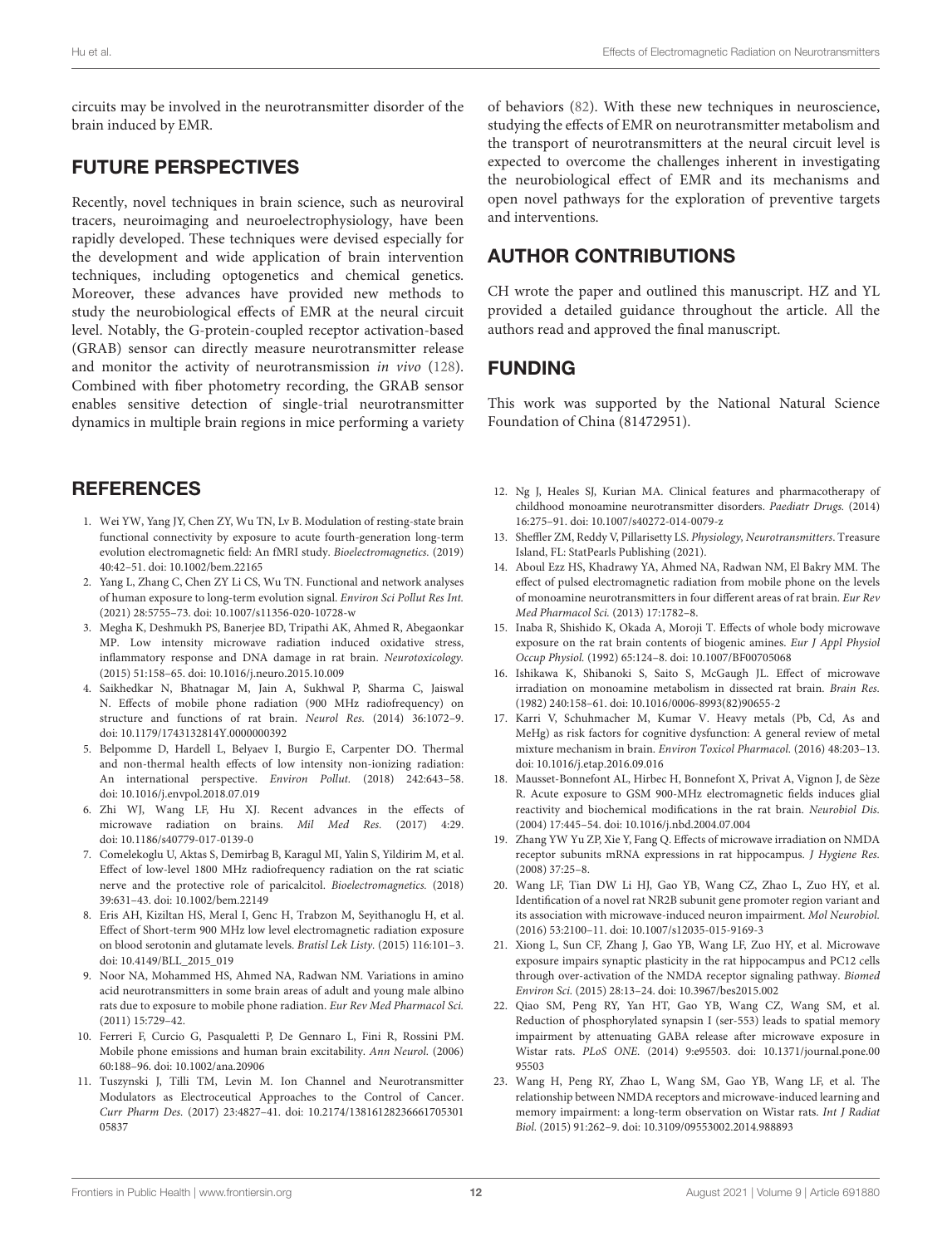- <span id="page-12-6"></span>24. Wang Q, Cao ZJ, Bai XT. Effect of 900 MHz electromagnetic fields on the expression of GABA receptor of cerebral cortical neurons in postnatal rats. J Hygiene Res. (2005) 34:546–68.
- <span id="page-12-7"></span>25. Fujiwara M, Watanabe Y, Katayama Y, Shirakabe Y. Application of highpowered microwave irradiation for acetylcholine analysis in mouse brain. Eur J Pharmacol. (1978) 51:299–301. doi: [10.1016/0014-2999\(78\)90416-8](https://doi.org/10.1016/0014-2999(78)90416-8)
- <span id="page-12-8"></span>26. Lai H, Carino MA, Horita A, Guy AW. Low-level microwave irradiation and central cholinergic systems. Pharmacol Biochem Behav. (1989) 33:131–8. doi: [10.1016/0091-3057\(89\)90442-5](https://doi.org/10.1016/0091-3057(89)90442-5)
- <span id="page-12-9"></span>27. Krylova IN, Dukhanin AS. Il'in AB, Kuznetsova EIu, Balaeva NV, Shimanovskii NL, Pal'tsev IuP, Iasnetsov VV. The effect of ultrahighfrequency electromagnetic radiation on learning and memory processes. Biull Eksp Biol Med. (1992) 114:483–4. doi: [10.1007/BF00837653](https://doi.org/10.1007/BF00837653)
- <span id="page-12-10"></span>28. Testylier G, Tonduli L, Malabiau R, Debouzy JC. Effects of exposure to low level radiofrequency fields on acetylcholine release in hippocampus of freely moving rats. Bioelectromagnetics. (2002) 23:249–55. doi: [10.1002/bem.10008](https://doi.org/10.1002/bem.10008)
- <span id="page-12-11"></span>29. Lai H, Horita A, Guy AW. Acute low-level microwave exposure and central cholinergic activity: studies on irradiation parameters. Bioelectromagnetics. (1988) 9:355–62. doi: [10.1002/bem.2250090405](https://doi.org/10.1002/bem.2250090405)
- <span id="page-12-12"></span>30. Lai H, Carino MA, Horita A, Guy AW. Opioid receptor subtypes that mediate a microwave-induced decrease in central cholinergic activity in the rat. Bioelectromagnetics. (1992) 13:237–46. doi: [10.1002/bem.2250130308](https://doi.org/10.1002/bem.2250130308)
- <span id="page-12-13"></span>31. Lai H, Horita A, Guy AW. Microwave irradiation affects radial-arm maze performance in the rat. Bioelectromagnetics. (1994) 15:95–104. doi: [10.1002/bem.2250150202](https://doi.org/10.1002/bem.2250150202)
- <span id="page-12-14"></span>32. Burlaka AP, Druzhyna MO, Vovk AV. Lukin SM. Disordered redox metabolism of brain cells in rats exposed to low doses of ionizing radiation or UHF electromagnetic radiation. Exp Oncol. (2016) 38:238–41. doi: [10.31768/2312-8852.2016.38\(4\):238-241](https://doi.org/10.31768/2312-8852.2016.38(4):238-241)
- <span id="page-12-5"></span>33. Kim JH, Lee CH, Kim HG, Kim HR. Decreased dopamine in striatum and difficult locomotor recovery from MPTP insult after exposure to radiofrequency electromagnetic fields. Sci Rep. (2019) 9:1201. doi: [10.1038/s41598-018-37874-z](https://doi.org/10.1038/s41598-018-37874-z)
- <span id="page-12-4"></span>34. Maaroufi K, Had-Aissouni L, Melon C, Sakly M, Abdelmelek H, Poucet B, et al. Spatial learning, monoamines and oxidative stress in rats exposed to 900 MHz electromagnetic field in combination with iron overload. Behav Brain Res. (2014) 258:80–9. doi: [10.1016/j.bbr.2013.10.016](https://doi.org/10.1016/j.bbr.2013.10.016)
- <span id="page-12-15"></span>35. Ji J, Zhang YH, Yang XQ, Jiang RP, Guo DM, Cui X. The influence of microwave radiation from cellular phone on fetal rat brain. Electromagn Biol Med. (2012) 31:57–66. doi: [10.3109/15368378.2011.624652](https://doi.org/10.3109/15368378.2011.624652)
- <span id="page-12-16"></span>36. Megha K, Deshmukh PS, Ravi AK, Tripathi AK, Abegaonkar MP, Banerjee BD. Effect of low-intensity microwave radiation on monoamine neurotransmitters and their key regulating enzymes in rat brain. Cell Biochem Biophys. (2015) 73:93–100. doi: [10.1007/s12013-015-0576-x](https://doi.org/10.1007/s12013-015-0576-x)
- <span id="page-12-17"></span>37. Cao Z, Zhang H, Tao Y, Liu J. Effects of microwave radiation on lipid peroxidation and the content of neurotransmitters in mice. J Hygiene Res. (2000) 30:28–9.
- <span id="page-12-18"></span>38. Li HJ, Peng RY, Wang CZ, Qiao SM, Yong Z, Gao YB, et al. Alterations of cognitive function and 5-HT system in rats after long term microwave exposure. Physiol Behav. (2015) 140:236–46. doi: [10.1016/j.physbeh.2014.12.039](https://doi.org/10.1016/j.physbeh.2014.12.039)
- <span id="page-12-19"></span>39. Ahmed NA, Radwan NM, Aboul Ezz HS, Khadrawy YA, Salama NA. The chronic effect of pulsed 1800 MHz electromagnetic radiation on amino acid neurotransmitters in three different areas of juvenile and young adult rat brain. Toxicol Ind Health. (2018) 34:860–72. doi: [10.1177/0748233718798975](https://doi.org/10.1177/0748233718798975)
- <span id="page-12-20"></span>40. Zhao L, Peng RY, Wang SM, Wang LF, Gao YB, Dong J, et al. Relationship between cognition function and hippocampus structure after long-term microwave exposure. Biomed Environ Sci. (2012) 25:182–8. doi: [10.3967/0895-3988.2012.02.009](https://doi.org/10.3967/0895-3988.2012.02.009)
- <span id="page-12-21"></span>41. Wang H, Tan SZ, Xu XP, Zhao L, Zhang J, Yao BW, et al. Long term impairment of cognitive functions and alterations of NMDAR subunits after continuous microwave exposure. Physiol Behav. (2017) 181:1–9. doi: [10.1016/j.physbeh.2017.08.022](https://doi.org/10.1016/j.physbeh.2017.08.022)
- <span id="page-12-22"></span>42. Huang CT, Liu P, Wu HX, Wang JL, Wu XN. Effects of NMDA receptor expression in rat's hippocampus after exposure to 1800 MHz radiofrequency field. Zhonghua Yu Fang Yi Xue Za Zhi. (2006) 40:21–4.
- <span id="page-12-23"></span>43. Zhang J, Sumich A, Wang GY. Acute effects of radiofrequency electromagnetic field emitted by mobile phone on brain

function. Bioelectromagnetics. [\(2017\) 38:329–38. doi: 10.1002/bem.](https://doi.org/10.1002/bem.22052) 22052

- <span id="page-12-24"></span>44. Kumar M, Singh SP, Chaturvedi CM. Chronic nonmodulated microwave radiations in mice produce anxiety-like and depression-like behaviours and calcium- and NO-related biochemical changes in the brain. Exp Neurobiol. (2016) 25:318–27. doi: [10.5607/en.2016.25.6.318](https://doi.org/10.5607/en.2016.25.6.318)
- <span id="page-12-25"></span>45. Gökçek-Saraç Ç, Akçay G, Karakurt S, Ateş K, Özen S, Derin N. Possible effects of different doses of 2. 1 GHz electromagnetic radiation on learning, and hippocampal levels of cholinergic biomarkers in Wistar rats. Electromagn Biol Med. (2021) 40:179–90. doi: [10.1080/15368378.2020.1851251](https://doi.org/10.1080/15368378.2020.1851251)
- <span id="page-12-26"></span>46. Gupta SK, Mesharam MK, Krishnamurthy S. Electromagnetic radiation 2450 MHz exposure causes cognition deficit with mitochondrial dysfunction and activation of intrinsic pathway of apoptosis in rats. J Biosci. (2018) 43:263–76. doi: [10.1007/s12038-018-9744-7](https://doi.org/10.1007/s12038-018-9744-7)
- <span id="page-12-27"></span>47. Kunjilwar KK, Behari J. Effect of amplitude-modulated radio frequency radiation on cholinergic system of developing rats. Brain Res. (1993) 601:321–4. doi: [10.1016/0006-8993\(93\)91729-c](https://doi.org/10.1016/0006-8993(93)91729-c)
- <span id="page-12-28"></span>48. Qin FJ, Nie JH, Cao Y, Li JX, Tong J. Influence of computer electromagnetic radiation on learning and memory ability as well as cerebra neuron transmitter of mice. J Radiat Res. (2010) 28:185–9. Available online at: [https://](https://kns.cnki.net/kcms/detail/detail.aspx?) [kns.cnki.net/kcms/detail/detail.aspx?](https://kns.cnki.net/kcms/detail/detail.aspx?)
- <span id="page-12-0"></span>49. Kasture AS, Hummel T, Sucic S, Freissmuth M. Big Lessons from tiny flies: drosophila melanogaster as a model to explore dysfunction of dopaminergic and serotonergic neurotransmitter systems. Int J Mol Sci. (2018) 19:1788. doi: [10.3390/ijms19061788](https://doi.org/10.3390/ijms19061788)
- <span id="page-12-1"></span>50. Gilman AG, Goodman LS, Gilman A. Goodman and Gilman's The Pharmacological Basis of Therapeutics. 6th ed. New York: Macmillan Publishing Co. Inc. 1980; 476.
- <span id="page-12-2"></span>51. Davis KL, Kahn RS, Ko G, Davidson M. Dopamine in schizophrenia: a review and reconceptualization. Am J Psychiatry. (1991) 148:1474–86. doi: [10.1176/ajp.148.11.1474](https://doi.org/10.1176/ajp.148.11.1474)
- <span id="page-12-3"></span>52. Abi-Dargham A. From "bedside" to "bench" and back: A translational approach to studying dopamine dysfunction in schizophrenia. Neurosci Biobehav Rev. (2020) 110:174–9. doi: [10.1016/j.neubiorev.2018.12.003](https://doi.org/10.1016/j.neubiorev.2018.12.003)
- <span id="page-12-29"></span>53. Silverberg AB, Shah SD, Haymond MW, Cryer PE. Norepinephrine: hormone and neurotransmitter in man. Am J Physiol. (1978) 234:252–56. doi: [10.1152/ajpendo.1978.234.3.E252](https://doi.org/10.1152/ajpendo.1978.234.3.E252)
- <span id="page-12-30"></span>54. Zhu ZJ, Cheng CC, Chang C, Ren GH, Zhang JB, Peng Y, et al. Characteristic fingerprint spectrum of neurotransmitter norepinephrine with broadband terahertz time-domain spectroscopy. Analyst. (2019) 144:2504–10. doi: [10.1039/C8AN02079E](https://doi.org/10.1039/C8AN02079E)
- <span id="page-12-31"></span>55. Charnay Y, Léger L. Brain serotonergic circuitries. Dialogues Clin Neurosci. (2010) 12:471–87. doi: [10.31887/DCNS.2010.12.4/ycharnay](https://doi.org/10.31887/DCNS.2010.12.4/ycharnay)
- <span id="page-12-32"></span>56. Petkov VD, Konstantinova E. Effects of the ergot alkaloid elymoclavine on the level and turnover of biogenic monoamines in the rat brain. Arch Int Pharmacodyn Ther. (1986) 281:22–34.
- <span id="page-12-33"></span>57. Lai YF, Wang HY, Peng RY. Establishment of injury models in studies of biological effects induced by microwave radiation. Mil Med Res. (2021) 8:12. doi: [10.1186/s40779-021-00303-w](https://doi.org/10.1186/s40779-021-00303-w)
- <span id="page-12-34"></span>58. Pellerin L, Magistretti PJ. Neuroenergetics: calling upon astrocytes to satisfy hungry neurons. Neuroscientist. (2004) 10:53–62. doi: [10.1177/1073858403260159](https://doi.org/10.1177/1073858403260159)
- <span id="page-12-35"></span>59. Shen J, Petersen KF, Behar KL, Brown P, Nixon TW, Mason GF, et al. Determination of the rate of the glutamate/glutamine cycle in the human brain by in vivo 13C NMR. Proc Natl Acad Sci U S A. (1999) 96:8235–40. doi: [10.1073/pnas.96.14.8235](https://doi.org/10.1073/pnas.96.14.8235)
- <span id="page-12-36"></span>60. Niciu MJ, Kelmendi B, Sanacora G. Overview of glutamatergic neurotransmission in the nervous system. Pharmacol Biochem Behav. (2012) 100:656–64. doi: [10.1016/j.pbb.2011.08.008](https://doi.org/10.1016/j.pbb.2011.08.008)
- <span id="page-12-37"></span>61. Rebola N, Srikumar BN, Mulle C. Activity-dependent synaptic plasticity of NMDA receptors. J Physiol. (2010) 588:93–9. doi: [10.1113/jphysiol.2009.179382](https://doi.org/10.1113/jphysiol.2009.179382)
- <span id="page-12-38"></span>62. Chater TE, Goda Y. The role of AMPA receptors in postsynaptic mechanisms of synaptic plasticity. Front Cell Neurosci. (2014) 27:401. doi: [10.3389/fncel.2014.00401](https://doi.org/10.3389/fncel.2014.00401)
- <span id="page-12-39"></span>63. Stone E, Haario H, Lawrence JJ, A. kinetic model for the frequency dependence of cholinergic modulation at hippocampal GABAergic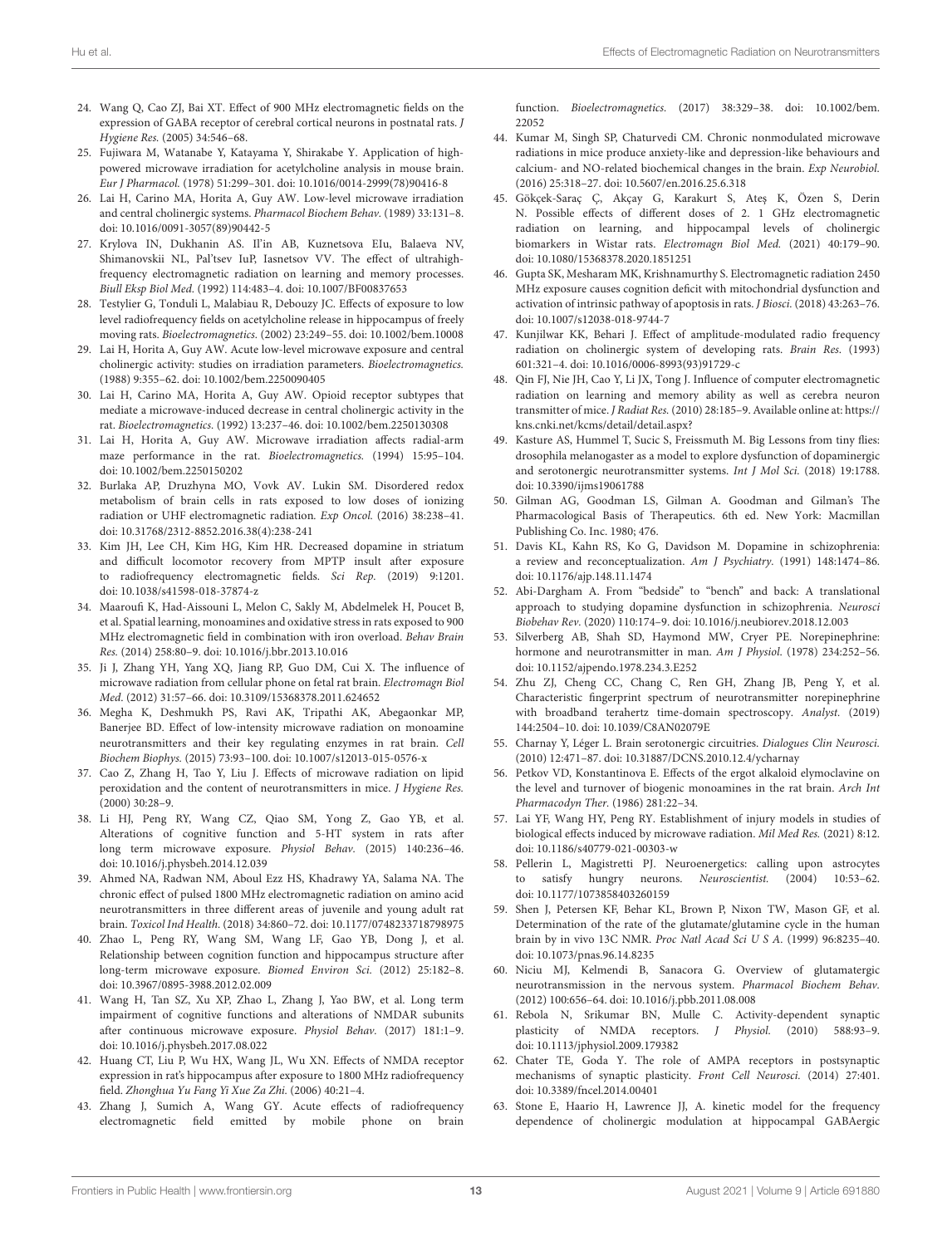synapses. Math Biosci. [\(2014\) 258:162–75. doi: 10.1016/j.mbs.2014.](https://doi.org/10.1016/j.mbs.2014.09.013) 09.013

- <span id="page-13-0"></span>64. Lawrence JJ. Cholinergic control of GABA release: emerging parallels between neocortex and hippocampus. Trends Neurosci. (2008) 31:317–27. doi: [10.1016/j.tins.2008.03.008](https://doi.org/10.1016/j.tins.2008.03.008)
- <span id="page-13-1"></span>65. Fedotcheva NI, Sokolov AP, Kondrashova MN. Nonezymatic formation of succinate in mitochondria under oxidative stress. Free Radic Biol Med[. \(2006\) 41:56–64. doi: 10.1016/j.freeradbiomed.2006.](https://doi.org/10.1016/j.freeradbiomed.2006.02.012) 02.012
- <span id="page-13-2"></span>66. Zhang JP, Zhang KY, Guo L, Chen QL, Gao P, Wang T, et al. Effects of 1. 8 GHz Radiofrequency Fields on the Emotional Behavior and Spatial Memory of Adolescent Mice. Int J Environ Res Public Health. (2017) 14:1344. doi: [10.3390/ijerph14111344](https://doi.org/10.3390/ijerph14111344)
- <span id="page-13-3"></span>67. Stein V, Nicoll RA, GABA. generates excitement. Neuron. (2003) 37:375–8. doi: [10.1016/S0896-6273\(03\)00056-4](https://doi.org/10.1016/S0896-6273(03)00056-4)
- <span id="page-13-4"></span>68. Li XN Yu B, Sun QT, Zhang YL, Ren M, Zhang XY, et al. Generation of a whole-brain atlas for the cholinergic system and mesoscopic projectome analysis of basal forebrain cholinergic neurons. Proc Natl Acad Sci U S A. (2018) 115:415–20. doi: [10.1073/pnas.1703601115](https://doi.org/10.1073/pnas.1703601115)
- <span id="page-13-5"></span>69. Dannenberg H, Young K, Hasselmo M. Modulation of hippocampal circuits by muscarinic and nicotinic receptors. Front Neural Circuits. (2017) 13:102. doi: [10.3389/fncir.2017.00102](https://doi.org/10.3389/fncir.2017.00102)
- <span id="page-13-6"></span>70. Hassanshahi A, Shafeie SA, Fatemi I, Hassanshahi E, Allahtavakoli M, Shabani M, et al. The effect of Wi-Fi electromagnetic waves in unimodal and multimodal object recognition tasks in male rats. Neurol Sci. (2017) 38:1069–76. doi: [10.1007/s10072-017-2920-y](https://doi.org/10.1007/s10072-017-2920-y)
- <span id="page-13-7"></span>71. Shang Y, Filizola M. Opioid receptors: Structural and mechanistic insights into pharmacology and signaling. Eur J Pharmacol. (2015) 763:206–13. doi: [10.1016/j.ejphar.2015.05.012](https://doi.org/10.1016/j.ejphar.2015.05.012)
- <span id="page-13-8"></span>72. Kirichuk VF, Ivanov AN, Kirijazi TS. Correction of microcirculatory disturbances with terahertz electromagnetic radiation at nitric oxide frequencies in albino rats under conditions of acute stress. Bull Exp Biol Med. (2011) 151:288–91. doi: [10.1007/s10517-011-1311-2](https://doi.org/10.1007/s10517-011-1311-2)
- <span id="page-13-9"></span>73. Curcio G, Nardo D, Perrucci MG, Pasqualetti P, Chen TL, Del Gratta C, et al. Effects of mobile phone signals over BOLD response while performing a cognitive task. Clin Neurophysiol. (2012) 123:129–36. doi: [10.1016/j.clinph.2011.06.007](https://doi.org/10.1016/j.clinph.2011.06.007)
- <span id="page-13-10"></span>74. Berger A. How does it work? Positron emission tomography. BMJ. (2003) 326:1449. doi: [10.1136/bmj.326.7404.1449](https://doi.org/10.1136/bmj.326.7404.1449)
- 75. Wang GY, Kydd R, Russell BR. Auditory event-related potentials in methadone substituted opiate users. J Psychopharmacol. (2015) 29:983–95. doi: [10.1177/0269881115587929](https://doi.org/10.1177/0269881115587929)
- <span id="page-13-11"></span>76. Volkow ND, Tomasi D, Wang GJ, Vaska P, Fowler JS, Telang F, et al. Effects of cell phone radiofrequency signal exposure on brain glucose metabolism. JAMA. [\(2011\) 305:808–13. doi: 10.1001/jama.201](https://doi.org/10.1001/jama.2011.186) 1.186
- <span id="page-13-12"></span>77. Lowden A, Akerstedt T, Ingre M, Wiholm C, Hillert L, Kuster N, et al. Sleep after mobile phone exposure in subjects with mobile phonerelated symptoms. Bioelectromagnetics. [\(2011\) 32:4–14. doi: 10.1002/bem.](https://doi.org/10.1002/bem.20609) 20609
- 78. Schmid MR, Loughran SP, Regel SJ, Murbach M, Bratic Grunauer A, Rusterholz T, et al. Sleep EEG alterations: effects of different pulsemodulated radio frequency electromagnetic fields. J Sleep Res. (2012) 21:50– 8. doi: [10.1111/j.1365-2869.2011.00918.x](https://doi.org/10.1111/j.1365-2869.2011.00918.x)
- 79. Schmid MR, Murbach M, Lustenberger C, Maire M, Kuster N, Achermann P, et al. Sleep EEG alterations: effects of pulsed magnetic fields versus pulse-modulated radio frequency electromagnetic fields. J Sleep Res. (2012) 21:620–9. doi: [10.1111/j.1365-2869.2012.01025.x](https://doi.org/10.1111/j.1365-2869.2012.01025.x)
- 80. Ghosn R, Yahia-Cherif L, Hugueville L, Ducorps A, Lemaréchal JD, Thuróczy G, et al. Radiofrequency signal affects alpha band in resting electroencephalogram. J Neurophysiol. (2015) 113:2753–9. doi: [10.1152/jn.00765.2014](https://doi.org/10.1152/jn.00765.2014)
- <span id="page-13-16"></span>81. Roggeveen S, van Os J, Viechtbauer W, Lousberg R, EEG. Changes due to experimentally induced 3g mobile phone radiation. PLoS ONE. (2015) 10:e0129496. doi: [10.1371/journal.pone.0129496](https://doi.org/10.1371/journal.pone.0129496)
- <span id="page-13-13"></span>82. Carrubba S, Frilot C. 2nd, Chesson AL Jr, Marino AA. Mobilephone pulse triggers evoked potentials. Neurosci Lett. (2010) 469:164–8. doi: [10.1016/j.neulet.2009.11.068](https://doi.org/10.1016/j.neulet.2009.11.068)
- <span id="page-13-14"></span>83. Carrubba S, Marino AA. The effects of low-frequency environmentalstrength electromagnetic fields on brain electrical activity: a critical review of the literature. Electromagn Biol Med. (2008) 27:83–101. doi: [10.1080/15368370802088758](https://doi.org/10.1080/15368370802088758)
- <span id="page-13-15"></span>84. Roggeveen S, van Os J, Lousberg R. Does the brain detect 3G mobile phone radiation peaks? An explorative in-depth analysis of an experimental study. PLoS ONE. (2015) 10:e0125390. doi: [10.1371/journal.pone.0125390](https://doi.org/10.1371/journal.pone.0125390)
- <span id="page-13-17"></span>85. Vecchio F, Buffo P, Sergio S, Iacoviello D, Rossini PM, Babiloni C. Mobile phone emission modulates event-related desynchronization of α rhythms and cognitive-motor performance in healthy humans. Clin Neurophysiol. (2012) 123:121–8. doi: [10.1016/j.clinph.2011.06.019](https://doi.org/10.1016/j.clinph.2011.06.019)
- <span id="page-13-19"></span>86. Vecchio F, Tombini M, Buffo P, Assenza G, Pellegrino G, Benvenga A, et al. Mobile phone emission increases inter-hemispheric functional coupling of electroencephalographic α rhythms in epileptic patients. Int J Psychophysiol. (2012) 84:164–71. doi: [10.1016/j.ijpsycho.2012.02.002](https://doi.org/10.1016/j.ijpsycho.2012.02.002)
- <span id="page-13-18"></span>87. Valentini E, Ferrara M, Presaghi F, De Gennaro L, Curcio G. Systematic review and meta-analysis of psychomotor effects of mobile phone electromagnetic fields. Occup Environ Med. (2010) 67:708–16. doi: [10.1136/oem.2009.047027](https://doi.org/10.1136/oem.2009.047027)
- <span id="page-13-20"></span>88. Warille AA, Altun G, Elamin AA, Kaplan AA, Mohamed H, Yurt KK, et al. Skeptical approaches concerning the effect of exposure to electromagnetic fields on brain hormones and enzyme activities. J Microsc Ultrastruct. (2017) 5:177–84. doi: [10.1016/j.jmau.2017.09.002](https://doi.org/10.1016/j.jmau.2017.09.002)
- <span id="page-13-21"></span>89. Walleczek J. Electromagnetic field effects on cells of the immune system: the role of calcium signaling. FASEB J. (1992) 6:3177–85. doi: [10.1096/fasebj.6.13.1397839](https://doi.org/10.1096/fasebj.6.13.1397839)
- <span id="page-13-22"></span>90. Bauréus Koch CL, Sommarin M, Persson BR, Salford LG, Eberhardt JL. Interaction between weak low frequency magnetic fields and cell membranes. Bioelectromagnetics. (2003) 24:395–402. doi: [10.1002/bem.10136](https://doi.org/10.1002/bem.10136)
- <span id="page-13-23"></span>91. Narayanan SN, Mohapatra N, John P. K N, Kumar RS, Nayak SB, Bhat PG. Radiofrequency electromagnetic radiation exposure effects on amygdala morphology, place preference behavior and brain caspase-3 activity in rats. Environ Toxicol Pharmacol. (2018) 58:220–9. doi: [10.1016/j.etap.2018.01.009](https://doi.org/10.1016/j.etap.2018.01.009)
- <span id="page-13-24"></span>92. Zhang YH, Zhan Y, Zhao TJ, Han YR, Liu H. Mechanism of permeation in calcium channels activation by applied magnetic fields. Annu Int Conf IEEE Eng Med Biol Soc. (2007) 2007:1391–3. doi: [10.1109/IEMBS.2007.4352558](https://doi.org/10.1109/IEMBS.2007.4352558)
- <span id="page-13-25"></span>93. Maskey D, Pradhan J, Aryal B, Lee CM, Choi IY, Park KS, et al. Chronic 835- MHz radiofrequency exposure to mice hippocampus alters the distribution of calbindin and GFAP immunoreactivity. Brain Res. (2010) 1346:237–46. doi: [10.1016/j.brainres.2010.05.045](https://doi.org/10.1016/j.brainres.2010.05.045)
- <span id="page-13-26"></span>94. Papatheofanis FJ. Use of calcium channel antagonists as magnetoprotective agents. Radiat Res. (1990) 122:24–8. doi: [10.2307/3577578](https://doi.org/10.2307/3577578)
- 95. Catterall WA. Structure and regulation of voltage-gated Ca2+ channels. Annu Rev Cell Dev Biol. (2000) 16:521–55. doi: [10.1146/annurev.cellbio.16.1.521](https://doi.org/10.1146/annurev.cellbio.16.1.521)
- <span id="page-13-27"></span>96. Pall ML. Electromagnetic fields act via activation of voltage-gated calcium channels to produce beneficial or adverse effects. J Cell Mol Med. (2013) 17:958–65. doi: [10.1111/jcmm.12088](https://doi.org/10.1111/jcmm.12088)
- <span id="page-13-28"></span>97. Olgar Y, Hidisoglu E, Celen MC, Yamasan BE, Yargicoglu P, Ozdemir S. 2. 1 GHz electromagnetic field does not change contractility and intracellular Ca2+ transients but decreases β-adrenergic responsiveness through nitric oxide signaling in rat ventricular myocytes. Int J Radiat Biol. (2015) 91:851–7. doi: [10.3109/09553002.2015.1068462](https://doi.org/10.3109/09553002.2015.1068462)
- <span id="page-13-29"></span>98. Wang LF, Peng RY, Hu XJ, Gao YB, Wang SM, Zhao L, et al. Abnormality of synaptic vesicular associated proteins in cerebral cortex and hippocampus after microwave exposure. Synapse. (2009) 63:1010–6. doi: [10.1002/syn.20684](https://doi.org/10.1002/syn.20684)
- <span id="page-13-30"></span>99. Ledoigt G, Belpomme D. Cancer induction pathways and HF-EMF irradiation. Adv Biol Chem. (2013) 03:177–86. doi: [10.4236/abc.2013.32023](https://doi.org/10.4236/abc.2013.32023)
- <span id="page-13-31"></span>100. Wang H, Zhang J, Hu SH, Tan SZ, Zhang B, Zhou HM, et al. Realtime microwave exposure induces calcium efflux in primary hippocampal neurons and primary cardiomyocytes. Biomed Environ Sci. (2018) 31:561–71. doi: [10.3967/bes2018.077](https://doi.org/10.3967/bes2018.077)
- <span id="page-13-32"></span>101. Adey WR, Bawin SM, Lawrence AF. Effects of weak amplitude-modulated microwave fields on calcium efflux from awake cat cerebral cortex. Bioelectromagnetics. (1982) 3:295–307. doi: [10.1002/bem.2250030302](https://doi.org/10.1002/bem.2250030302)
- 102. Dutta SK, Ghosh B, Blackman CF. Radiofrequency radiationinduced calcium ion efflux enhancement from human and other